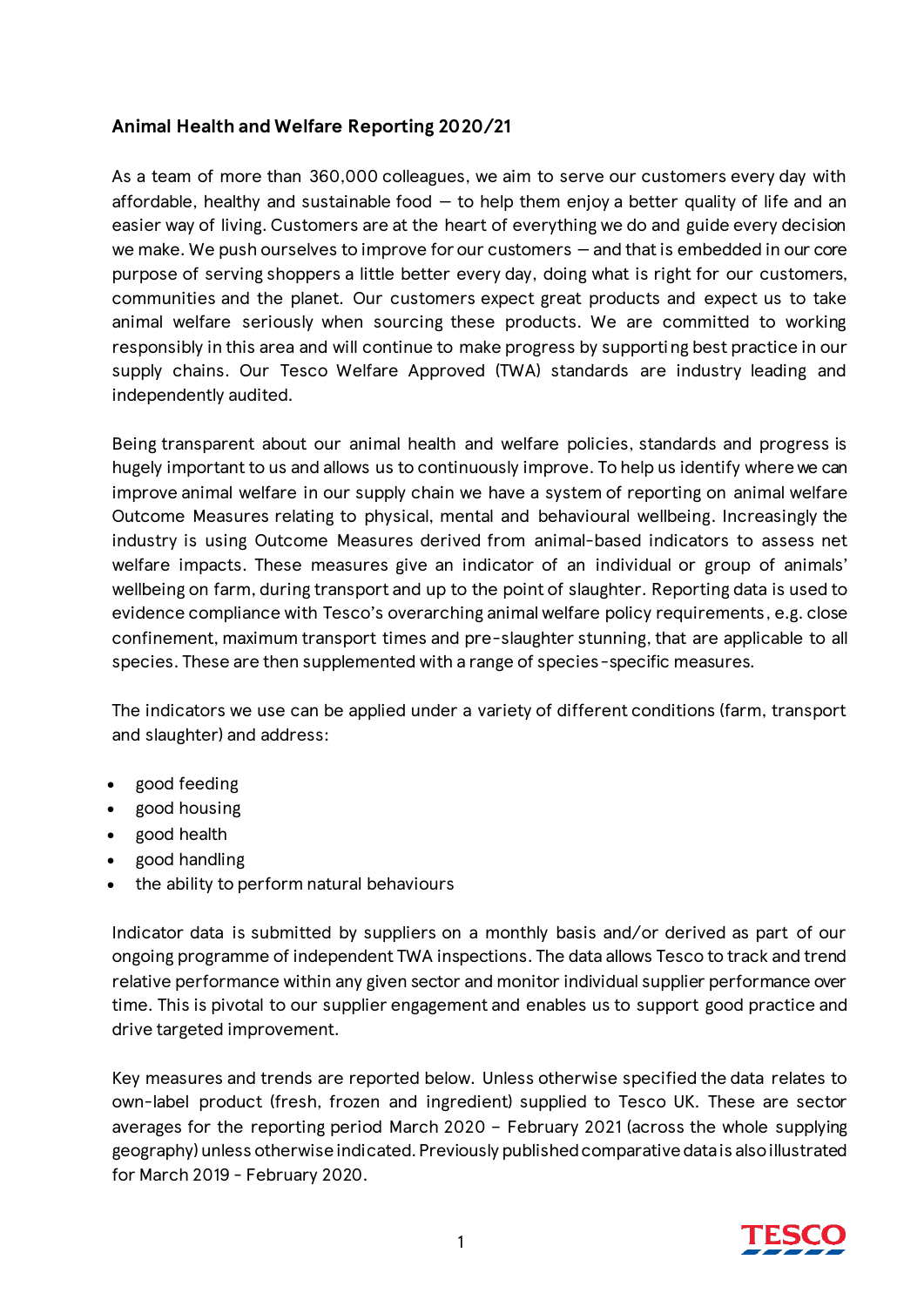It must be acknowledged that as a consequence of the impact of Covid-19 the last 18 months have presented exceptional challenges to the supply base as a whole and disrupted both normal processing schedules and established procedures at farm level. This is reflected in some of the Outcome Measure trends seen, which have been compounded by sector specific health challenges such as Avian Influenza. Case specifics are discussed but within this context the Tesco supply base has continued to show exceptional commitment to supporting Outcome Measure data collection and engagement with Tesco Welfare Approved Standards, resulting in trend improvements in a number of areas.

#### **Farm Assurance**

In addition to our Tesco Welfare Approved (TWA) Standard which applies irrespective of country of origin, as a pre-requisite 100% of farms supplying us must also be certified to an approved independent assurance scheme, which is compliant with ISO 17020 inspection requirements.

All of our British farms are assured by either Red Tractor, British Lion Code of Practice (laying hens) or RSPCA Assured and all imported products are assured to a recognised scheme benchmarked for direct UK equivalence. Find below a table of the Farm Assurance Schemes that Tesco recognises.

| <b>Scheme</b>                       | Sector                             | <b>Higher Welfare</b> |
|-------------------------------------|------------------------------------|-----------------------|
|                                     |                                    | <b>Standard</b>       |
| Aquaculture Stewardship             | Aquaculture                        |                       |
| Council                             |                                    |                       |
| <b>BIM Certified Quality</b>        | Aquaculture                        |                       |
| Aquaculture                         |                                    |                       |
| <b>Bord Bia Sustainable Quality</b> | Beef & Lamb/Poultry & Eggs (Irish) |                       |
| Assurance Schemes                   |                                    |                       |
| <b>British Quality Trout</b>        | Trout                              |                       |
| <b>DB Kontrol</b>                   | Pigs and Poultry (Danish)          |                       |
| Debio                               | Aquaculture (Organic)              | X                     |
| Englandsgrise                       | Pigs (Danish)                      |                       |
| <b>Farm Assured Welsh Livestock</b> | Beef & Lamb                        |                       |
| (FAWL)                              |                                    |                       |
| <b>GenesisGAPChicken</b>            | Poultry                            |                       |
| GenesisGAP Duck                     | Poultry                            |                       |
| GenesisGAP Pig Standard             | Pig                                |                       |
| GlobalGAP                           | Aquaculture                        |                       |
|                                     |                                    |                       |
| <b>IKB Kip</b>                      | Chicken                            |                       |
| IKB Nederlands Varkens (+           | Pigs                               |                       |
| Welfare Module)                     |                                    |                       |
| <b>IKB</b> Varkens                  | Pigs                               |                       |
| (+Welfare Module)                   |                                    |                       |
| Interporc                           | Pigs                               |                       |

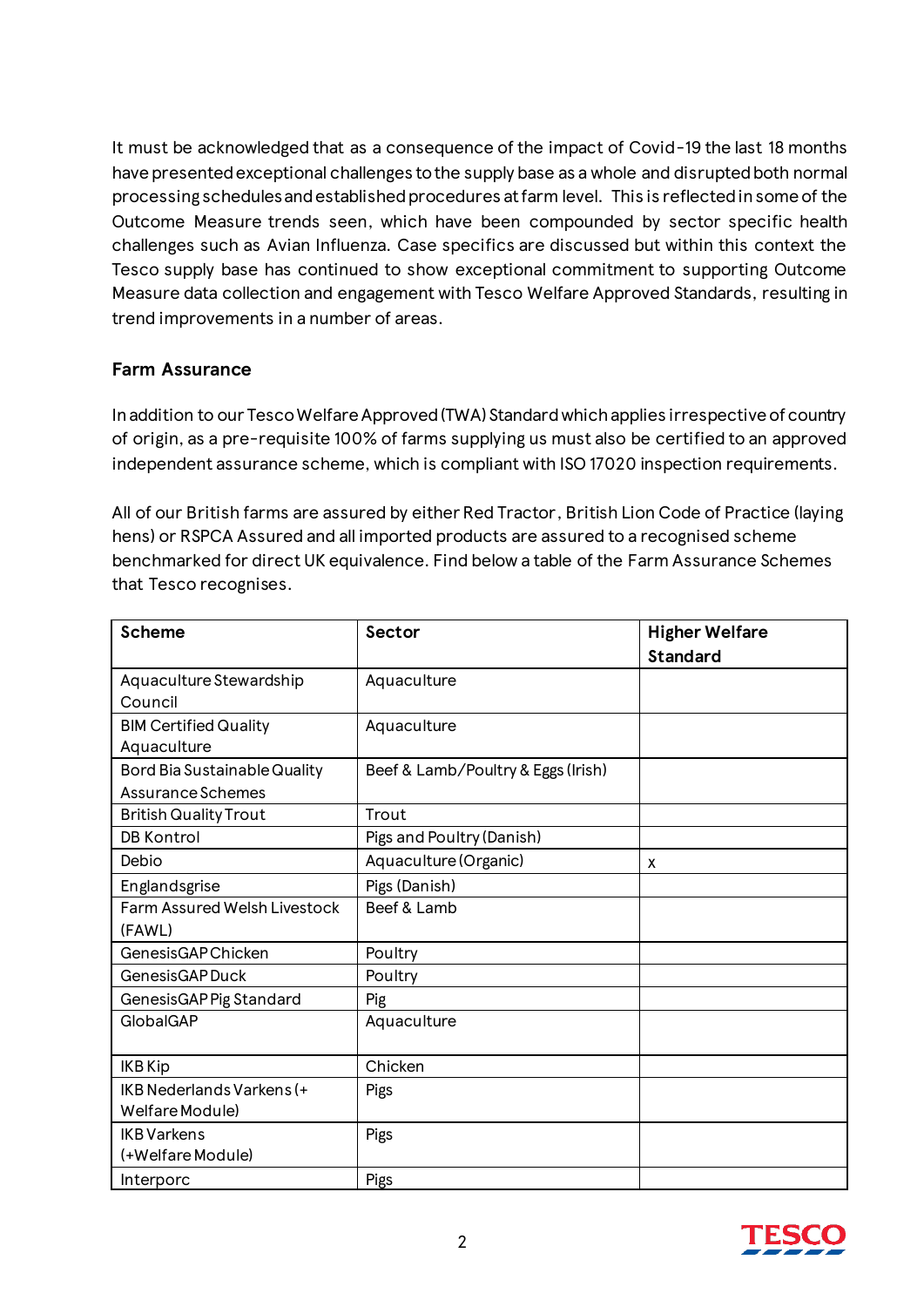| Lloyds Register Poultry Scheme     | Poultry                    |   |
|------------------------------------|----------------------------|---|
| (Platinum & Gold)                  |                            |   |
| Naturland                          | Poultry                    |   |
| <b>NIFQAS</b>                      | Pigs, Poultry, Beef & Lamb |   |
| Organic*EU Regulation (EC) No      | Prawns                     | X |
| 834/2007 and 889/2008 <sup>1</sup> |                            |   |
| Organic* Farmers & Growers         | All                        | X |
| Organic*Food Federation            | All                        | x |
| Organic*Trust                      | Trout                      | X |
| PAI International Pig Standard     | Pigs                       |   |
| QS (+ Welfare Module for Pigs)     | All                        |   |
| <b>Quality Meats Scotland</b>      | All                        |   |
| <b>Red Tractor</b>                 | All                        |   |
| Red Tractor - Enhanced             | Chicken                    | X |
| Welfare Module                     |                            |   |
| <b>RSPCA Assured</b>               | All                        | X |
| SKAL*                              | All (organic)              | x |
| Soil Association*                  | All (organic)              | X |

\*To be compliant with Regulation (EU) 2018/848 as of January 2021

#### **Close confinement**

The Tesco Animal Welfare Policy stipulates that close confinement systems must actively be avoided. Within all of our species-specific requirements we specify the maximum livestock allowed in an area to avoid close confinement. We define this by the species and production system, based on welfare monitoring, legislation and evidence based best practice approaches.

Implementation is ongoing, but there is progress across all sectors.

Within the Tesco UK supply base there has been sustained transition from colony-cage production for shell eggs with 83% of eggs now produced in free-range or barn systems.

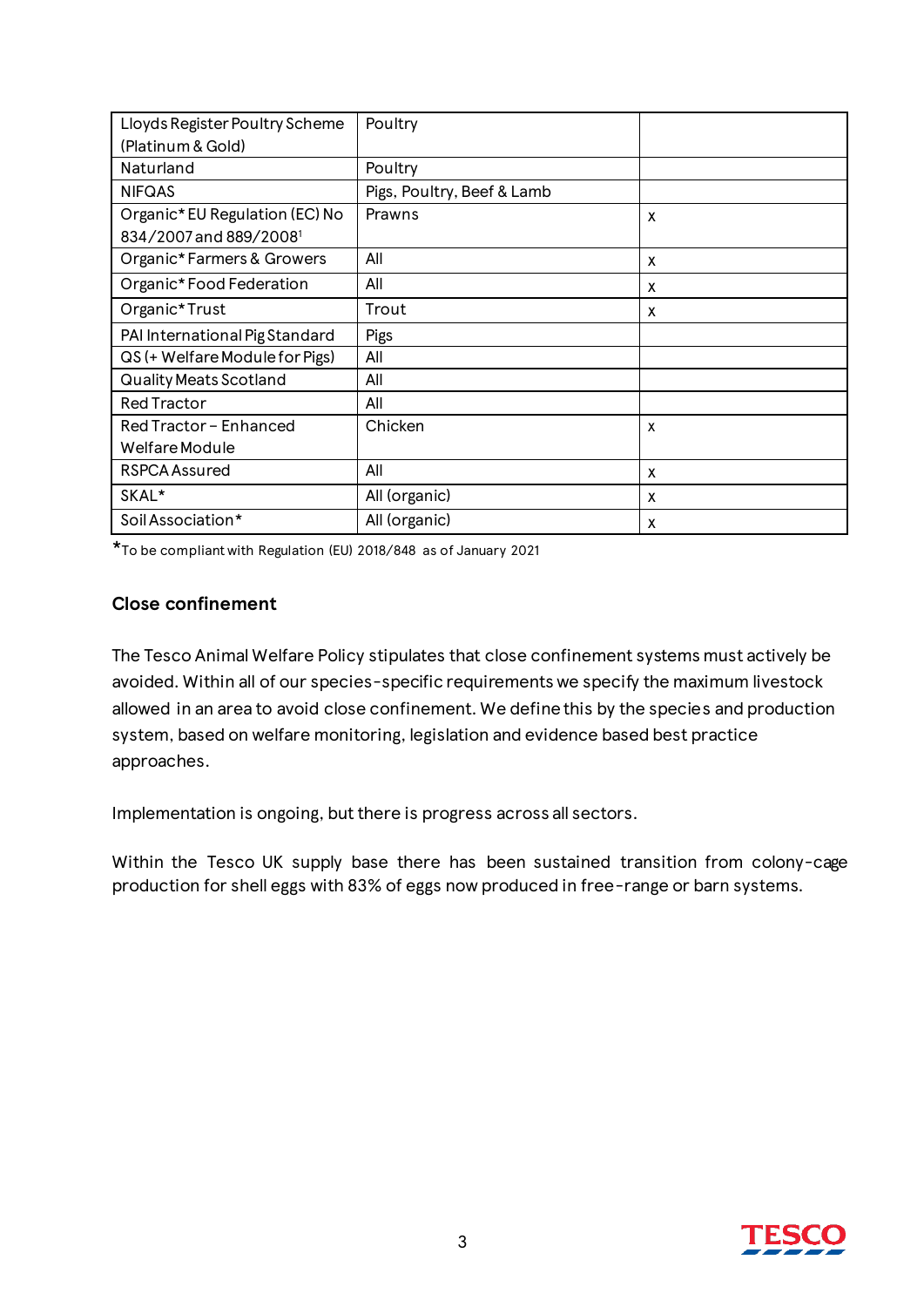

The total cage-free proportion of liquid egg within the Tesco UK supply base is 34% and at Group level, with improved visibility of data sets in 2020, the proportion of cage-free shell egg production has been established as 64%.



Other species-specific commitments include:

- 100% of own-label fin fish across the Tesco Group are either wild caught or farmed in open water systems.
- 100% of own-label finished pigs across the Tesco Group are housed in systems which meet or exceed stocking density requirements and are never restrained or housed individually.
- 100% of breeding females (dairy cattle, sows and ewes) producing own-label products across the Tesco Group are never tethered during gestation.

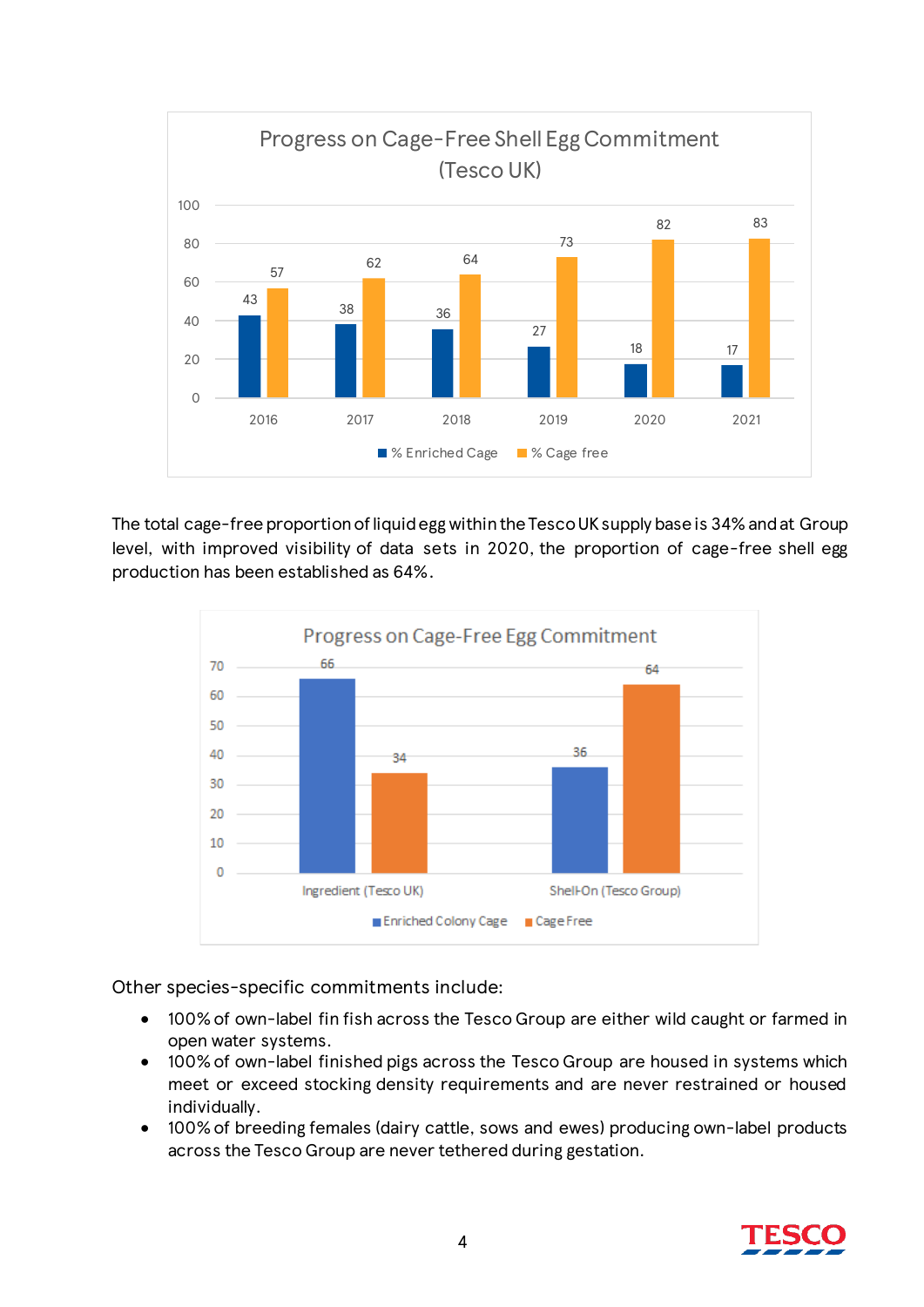- 100% sows producing own-label meat across the Tesco Group are not confined in stalls during pregnancy post service.
- 100% of poultry species for own-label meat production across the Tesco Group are never housed in caged systems and meet or exceed the space requirements as defined in EU/UK legislation.



100% of the pigs used in the Tesco Group supply chain (all own-label products) are free from stalls in line with European legislation (within 28 days post-service). 100% of the pigs entering UK stores are free from stalls in line with UK legislation (i.e. loose housed immediately postservice).



100% of the total Group own-label dairy supply chain is free from routine tethering.

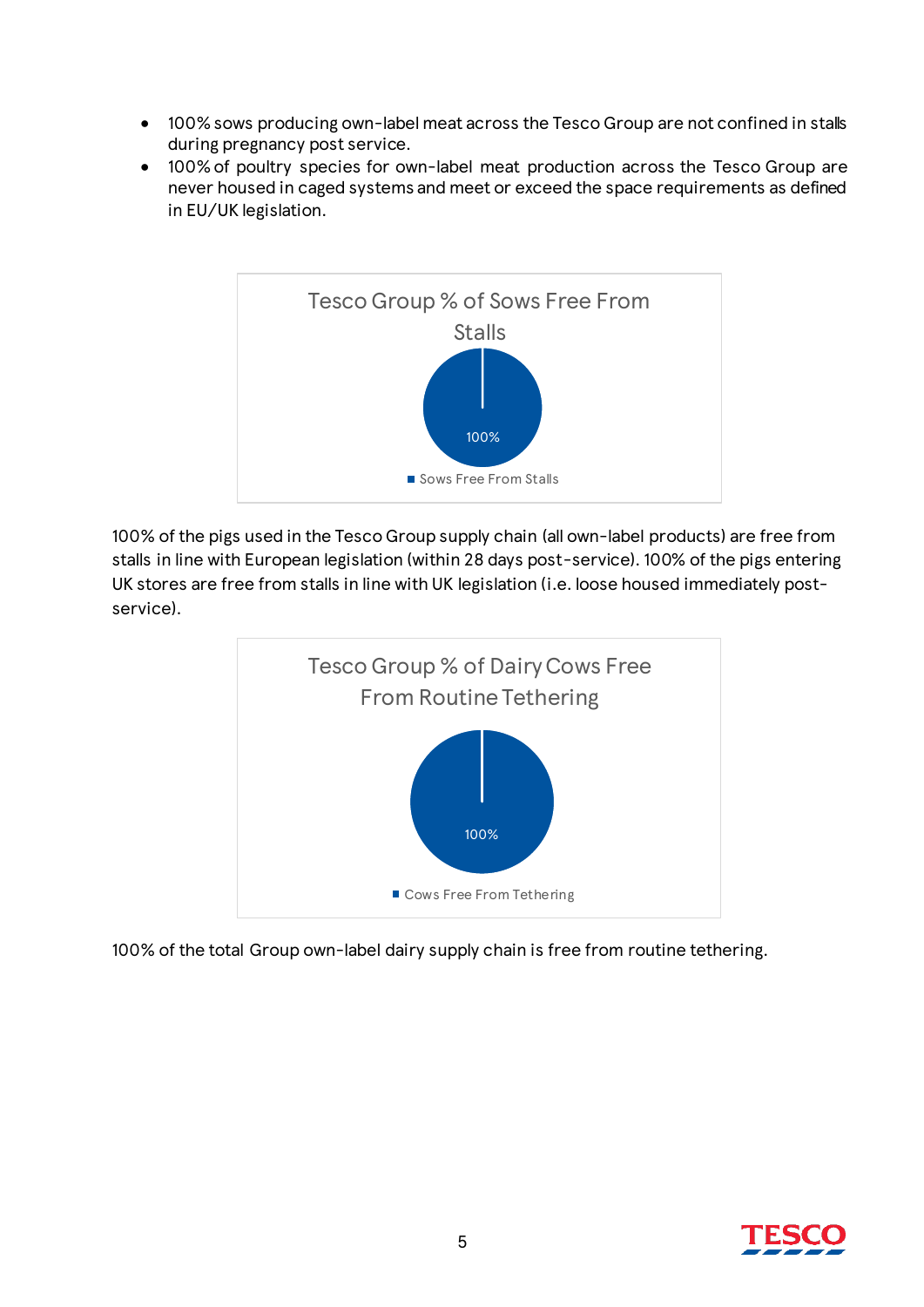

In all instances, these figures of 100% compliance have remained consistent between the 2019 and 2020 reporting periods, reflecting the absolute nature of these commitments within the Tesco Standards.

### **Routine physical/surgical interventions**

Tesco encourages farming practices that reduce the need for management mutilations. At present tail docking of dairy cattle, beak trimming in commercial meat chickens, fin clipping of fin fish, dubbing of cockerels and mulesing of lambs is not practiced by any producers supplying into Tesco Own-Label products across all businesses and geographies.

None of our UK or Dutch finished pigs are castrated and Tesco supports the work of the [EU Pig](https://www.eupig.eu/best-practice?tags=Castration%20Methods&_sm_au_=iVVNMW2ZL7QNNRrM)  [Innovation Group;](https://www.eupig.eu/best-practice?tags=Castration%20Methods&_sm_au_=iVVNMW2ZL7QNNRrM) exploring methods of raising entire male pigs within EU pig supply chains as an alternative to surgical castration. 100% of our Italian finished pigs used in a range of our specialty continental meats for Tesco UK are free from tail docking and teething clipping.

100% of commercial meat chickens are free of any surgical intervention.

| <b>Procedure</b>     | Species/Sector          | % Free of<br><b>Mutilation</b> |
|----------------------|-------------------------|--------------------------------|
| Tail docking         | Dairy Cattle (Global)   | 100%                           |
| Mulesing             | Lamb (Global)           | 100%                           |
| <b>Beak Trimming</b> | Meat Chickens (Global)  | 100%                           |
| <b>Beak Trimming</b> | Organic Layers (Global) | 100%                           |

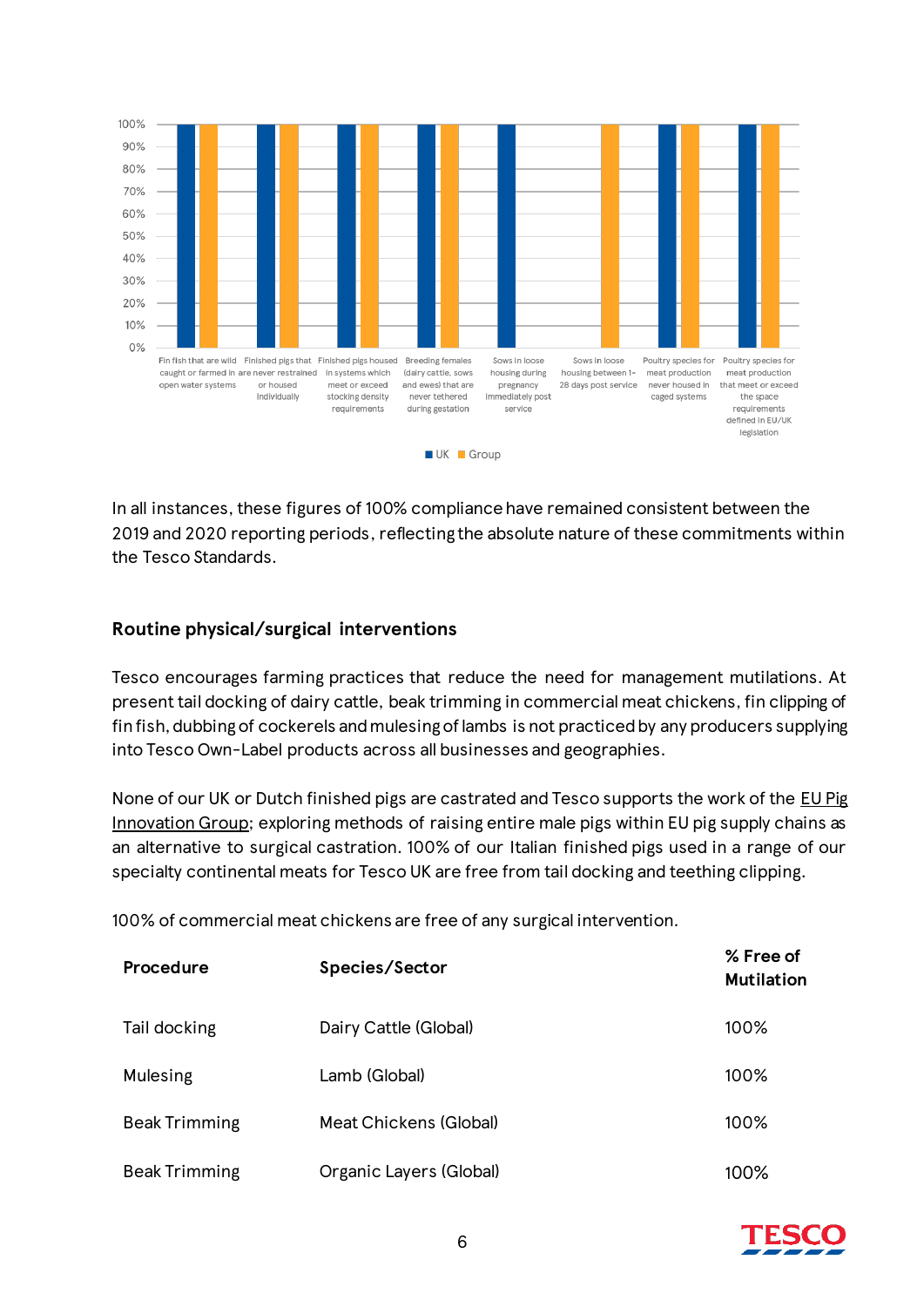| Dubbing               | Breeder Chickens (Cockerels, UK) | 100% |
|-----------------------|----------------------------------|------|
| Castration            | Finished pigs (NL and UK)        | 100% |
| Tail docking          | Finished Pigs (IT);              | 100% |
| <b>Teeth Clipping</b> | Finished Pigs (IT);              | 100% |
| Fin Clipping          | Fin Fish (UK)                    | 100% |



100% of the total Group own-label dairy supply chain is free from tail docking.

# **Transport and fitness to travel**

Self-reported data from all suppliers producing own-label product for all Tesco businesses across all geographies shows 100% of transport times from farm to slaughter to be 8 hours or less over land except on occasions where a situation occurs that is outside of the processors or hauliers control.

Over 90% of farm to slaughter transport times (own-label and branded) across the Tesco Group are 8 hours or less. Independent third-party inspection data confirms that 100% of our beef cattle, lamb, pork, broiler chickens, ducks and turkeys destined for Tesco UK own-label products typically travel from farm to slaughter within 8 hours.

One of the consequences of Covid-19 has been intermittent, short-notice closures of processing facilities. This in turn has periodically necessitated transport of animals to sites other than those closest. This is a decision balanced on a number of welfare variables, not least the need to avoid overstocking on the production farm. Under these circumstances potentially extended transport times have typically been managed through the use of intermediate holding sites to allow animals to be fed, watered and rested en route but those

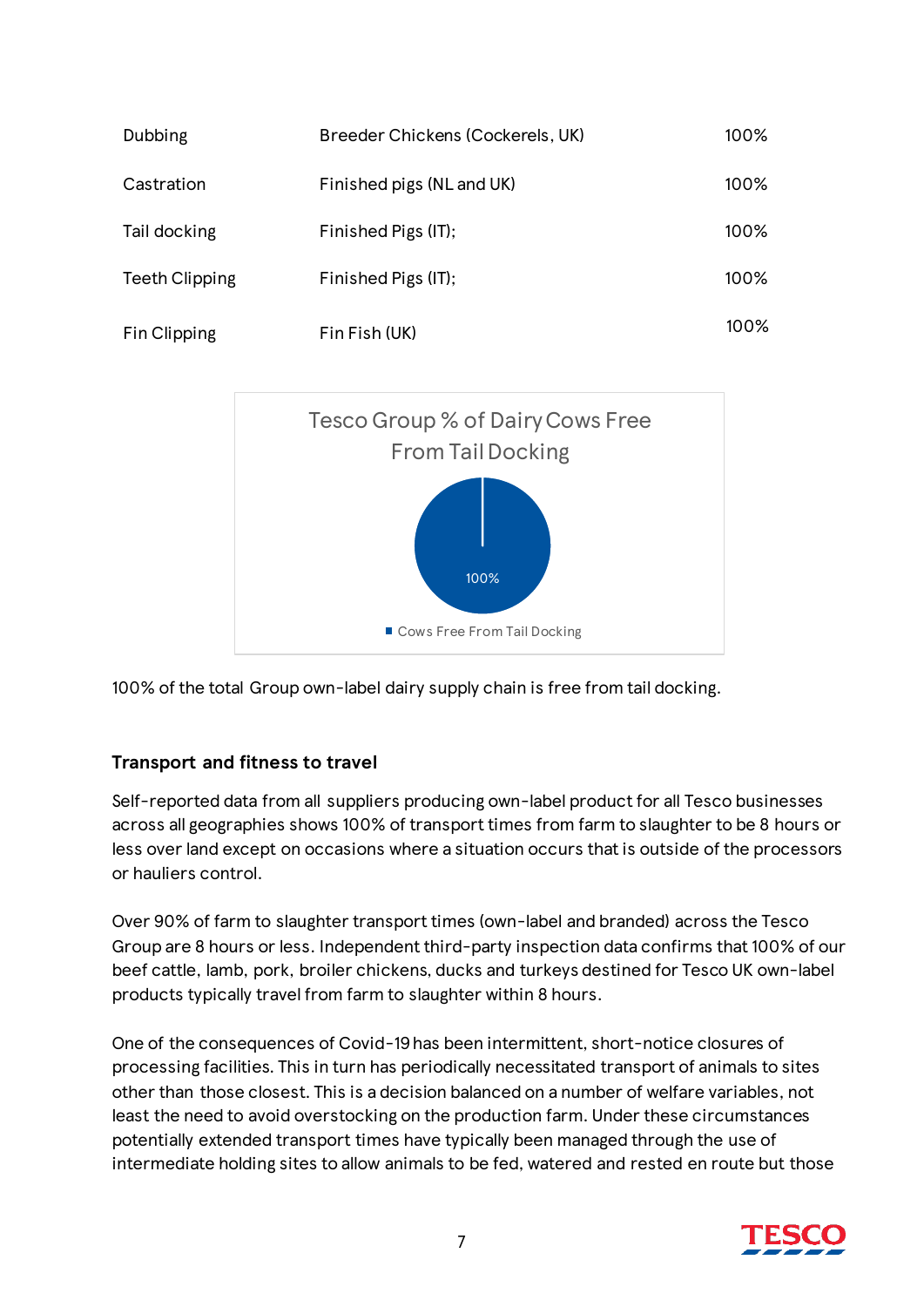occasions where total transport time has exceeded 8 hours are recorded and Tesco have full visibility of occurrence within their supply chain. This equates to 1.3% of all loads occurring over periods of Covid-19 restriction.

Transportation of aquatic species poses different challenges. For this reason Tesco actively encourages the humane slaughter of fin fish and crustacea in-situ i.e. at the site of final grow on. Where this is not possible our TWA Standards stipulate strict criteria for water quality parameters e.g. dissolved oxygen and the associated monitoring required.

| <b>Species</b>         | % Transport typically less than 8 hours (Tesco<br>Group, own-label) |
|------------------------|---------------------------------------------------------------------|
| <b>Broiler Chicken</b> | 100%                                                                |
| Turkey                 | 100%                                                                |
| <b>Ducks</b>           | 100%                                                                |
| Pigs                   | 100%                                                                |
| Cattle                 | 100%                                                                |
| Lamb                   | 100%                                                                |

It is however, recognized that transport is an inherently stressful process and it is of absolute importance that only those animals considered fit are loaded on farm and that transport practices maintain the welfare of the animal in transit.

#### **Red Meat**

The cumulative proportion of animals considered not fit for transport, dead on arrival or requiring euthanasia is recorded and closely monitored for example, highlighting seasonal trends and the impact of weather conditions on transport experience.Reporting metrics vary slightly by species reflecting reporting challenges but the total values are comparable between species and year-on-year.

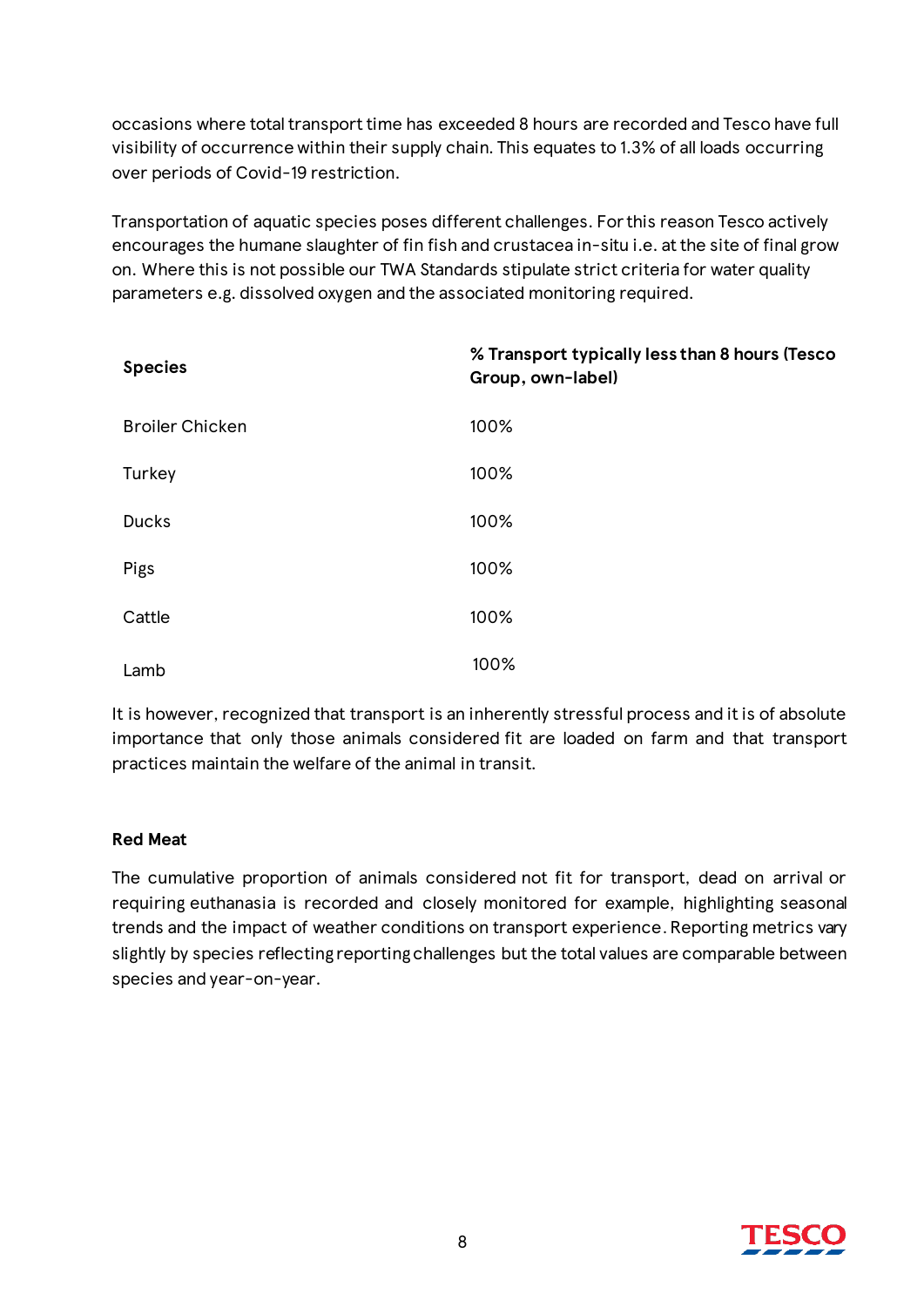

Inter-site variation is a significant aspect which we work with suppliers to understand and address as necessary. The relative proportion of total casualties has remained broadly consistent across the beef supply base (there has been a non-significant trend decrease). However, where there has been an apparent increase in total average in any sector , this is evaluated further.

In the case of the relative increases seen across the lamb, venison and pork supply chains the annual increases are attributable to both the rise and marked variance seen in the first half of the reporting year; which encompasses the period of greatest Covid-19 related disruption to processing schedules. The challenges seen appear to be resolving as evidenced by consistent trend decreases seen in the latter part of the year, as illustrated by the lamb not fit for transport trend data.



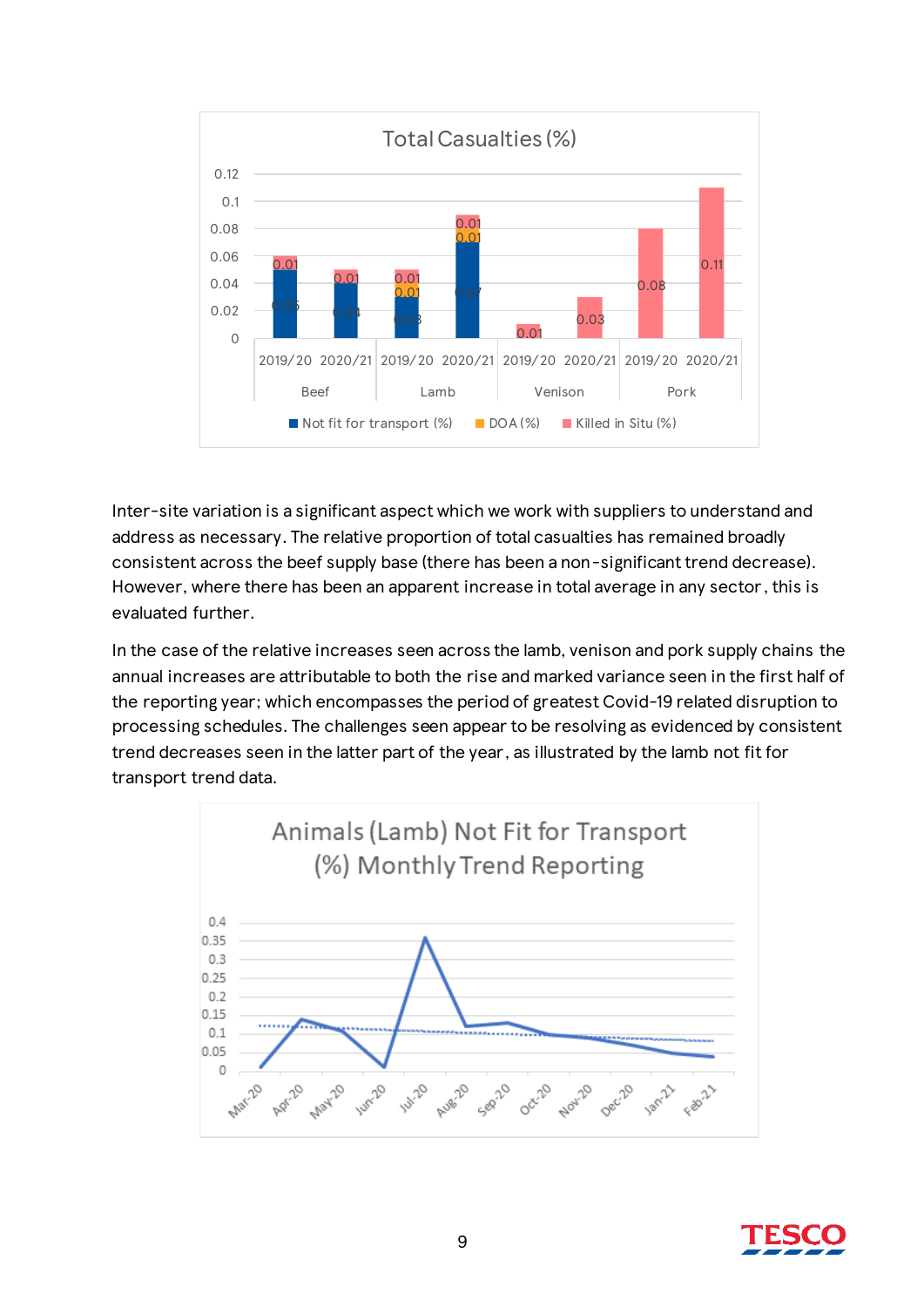# **Poultry**

Logistically the only measure of transportation fitness to travel that is possible in poultry species is the in-transit mortality or dead-on-arrival (DOA) figure. There are species specific differences in that values are lower in turkeys and ducks however overall levels across the broiler (chicken) supply base are nevertheless low and have shown a slight reduction overall between the 2019/20 and 2020/21 reporting periods.



# **Animal handling**

#### **Red Meat**

It is recognised that loading and unloading animals onto livestock vehicles can be inherently stressful and as such Tesco require that unloading is assessed and subsequently verified as part of the independent third-party inspection process (both from live observation and historic CCTV footage). Slips and falls are monitored for cattle and pigs; the inherent assessment challenges mean that only falls are recorded for lamb and venison.



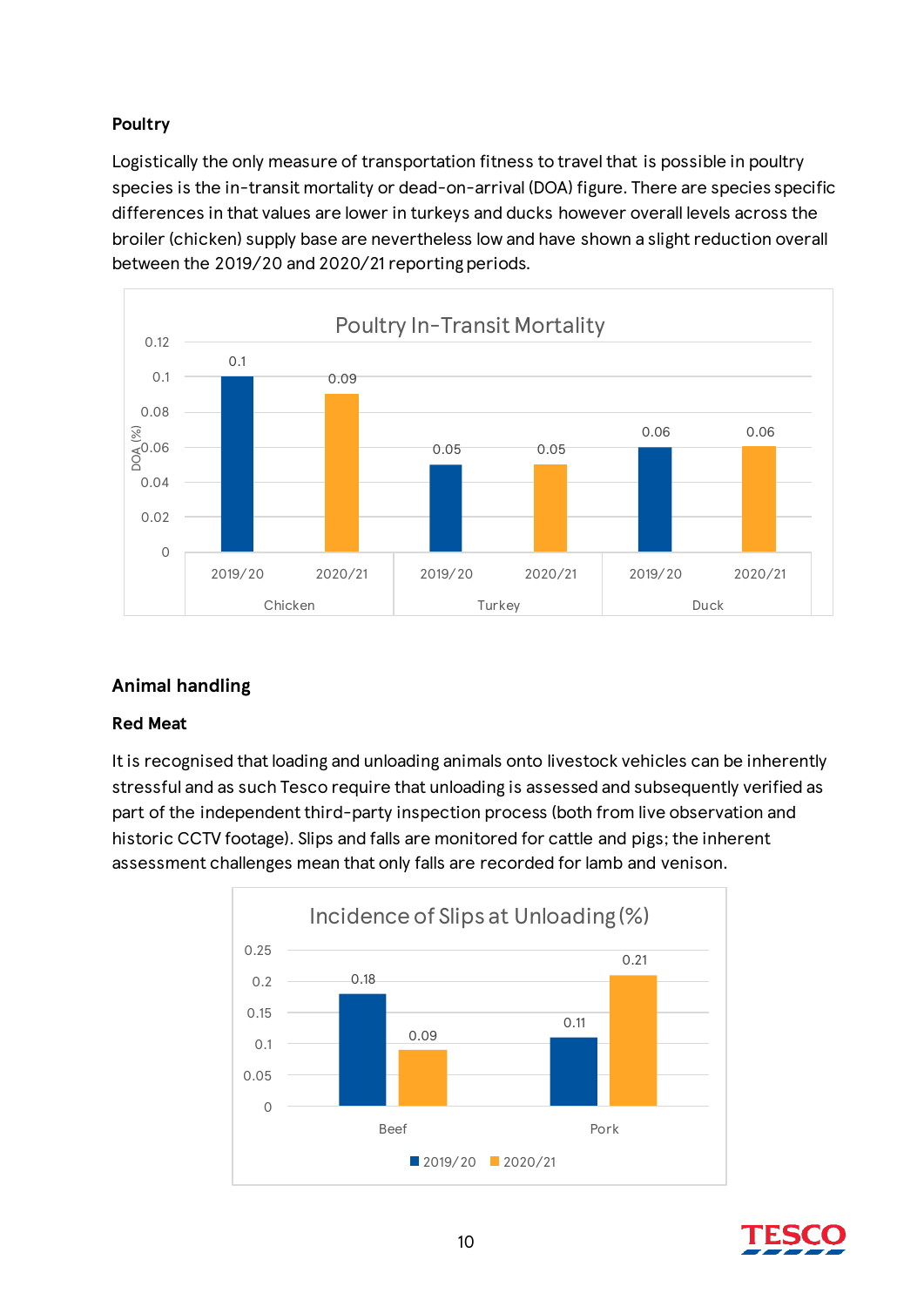

There is a consistency of outcome across beef, lamb and pork sectors. The higher percentage seen in venison reflects both the smaller total numbers processed (and so any individual instance has a proportionately greater result) but also the nature of deer as a species. This is similarly reflected in the figures for percentage goad use.

Beef, lamb and venison have all shown marginal trend decreases in the incidence of falls across the illustrated reporting periods. The increase that has been reported across the pig supply base is of potential concern but may reflect (in part) the difficulties of consistency of assessment during the unloading process. In response to feedback from suppliers in relation to this issue, Tesco are exploring Artificial Intelligence (AI) options to automate the data collection process for greater accuracy.

Goad use is prohibited across the Tesco Supply Chains for lamb and pigs. It is permitted (subject to strict conditions of use) for beef and venison. Where goad use is high and/or accompanied by other welfare indicators such as vocalisation, Tesco would require review of handling facilities and practices to resolve any issues.

Comparative data sets indicate a (non-significant) trend increase in goad use in cattle but a reduction in use across the venison supply chain. The increase seen in the beef supply chain has not resulted in an increase in associated behavioural indices (such as vocalisation) and may be a consequence of a variety of variables, not least cattle age.

Conversely the reduction in use across the venison supply chain may equally be reflective of animal type e.g. previous handling experience and change in usage level is not necessarily indicative of changes at processor level.

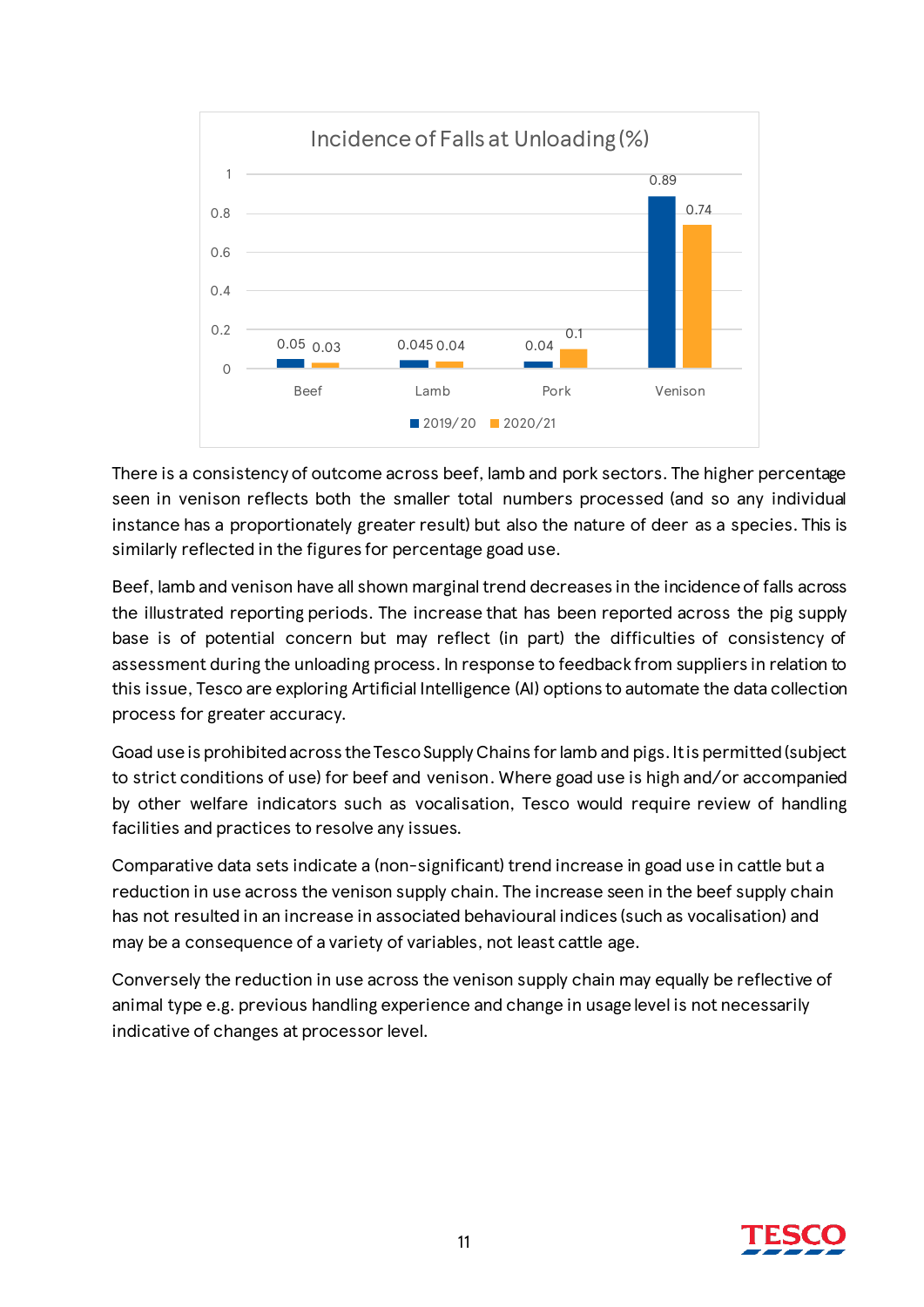

# **Slaughter**

The Tesco Group Animal Welfare Policy requires that all livestock species are pre-stunned prior to slaughter in accordance with European regulatory requirements (Regulation 1099/2009 EC). This is irrespective of geography or species and includes branded products, with the exception of a small number of designated and clearly labelled branded concessions subject to religious slaughter policies. While there is currently no statutory requirement for fish to adhere to prescribed methods of stun and slaughter, Tesco Welfare Approved (TWA) standards require all Own-Label salmon, trout sea bass and sea bream to be stunned prior to slaughter as per industry best practice.

Where poultry species are sourced from Halal approved sites this is strictly limited to those that accept electrical stunning as part of the process. Stunning practice and procedure is verified during independent audit and the effectiveness of stun and slaughter processes constitute elements of our outcome measures.

100% of all Tesco Group own-label and branded (excluding clearly labelled branded Halal concessions) products containing terrestrial and/or finfish species are stunned prior to slaughter. Where methods have been limited e.g. chill-kill of shrimp, the 2020/21 reporting period has seen the introduction of a novel system of instantaneous electrical stunning for shrimp (TESCO & HILTON SEAFOOD – IMPROVING THE WELFARE OF WHITELEG SHRIMP (PENNAUS VANNAMEI) AT HARVEST - [https://www.compassioninfoodbusiness.com/case](https://www.compassioninfoodbusiness.com/case-studies/technical-case-studies/tesco-hilton-seafood-improving-the-welfare-of-whiteleg-shrimp-pennaus-vannamei-at-harvest/)[studies/technical-case-studies/tesco-hilton-seafood-improving-the-welfare-of-whiteleg](https://www.compassioninfoodbusiness.com/case-studies/technical-case-studies/tesco-hilton-seafood-improving-the-welfare-of-whiteleg-shrimp-pennaus-vannamei-at-harvest/)[shrimp-pennaus-vannamei-at-harvest/](https://www.compassioninfoodbusiness.com/case-studies/technical-case-studies/tesco-hilton-seafood-improving-the-welfare-of-whiteleg-shrimp-pennaus-vannamei-at-harvest/)).

Accounting for the limited number of branded concessions subject to religious slaughter policies, at least 99% of animals destined for Tesco Group (own-label and branded) are stunned before slaughter and this position remains consistent across 2019/20 and 2020/21 reporting periods

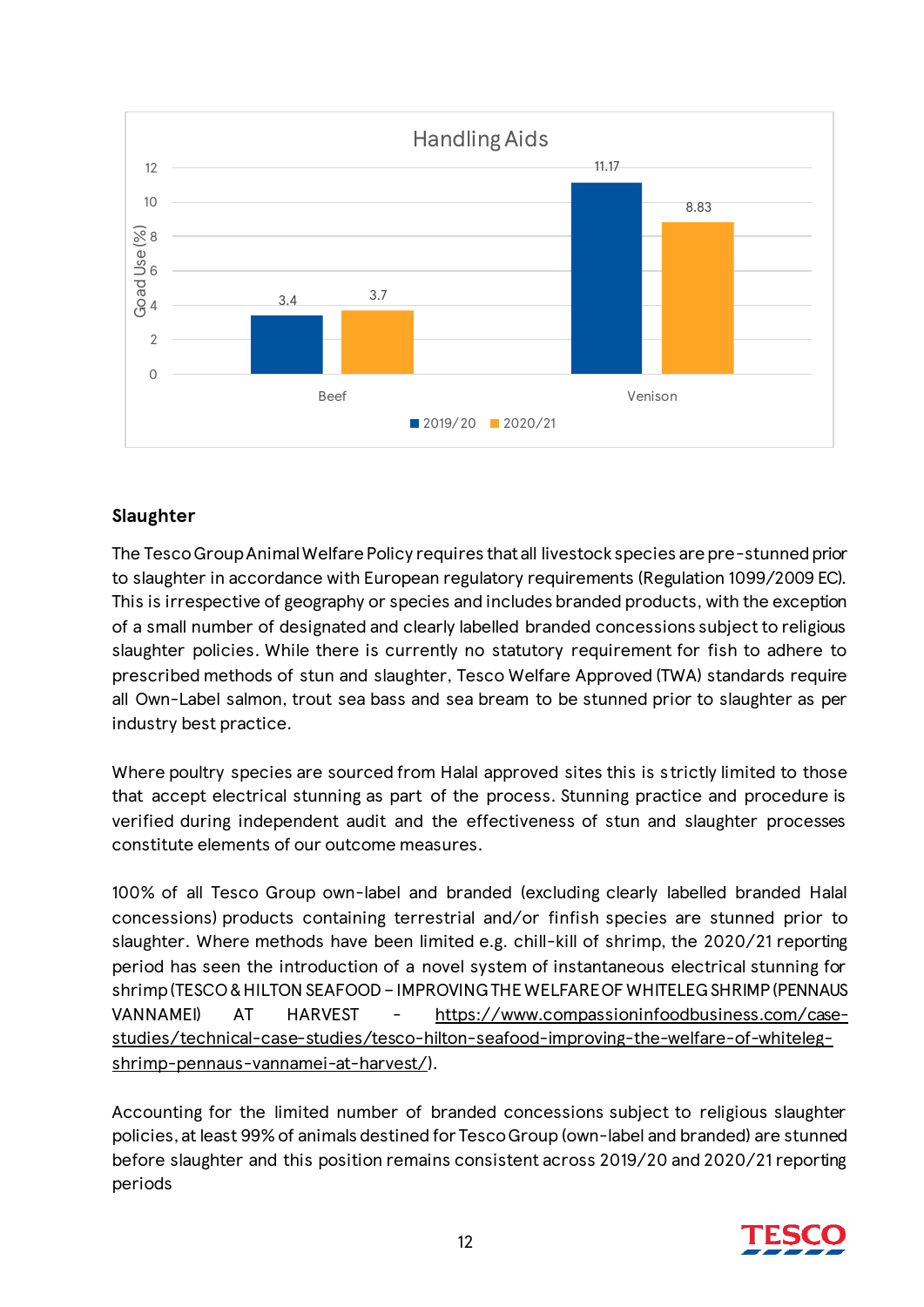

#### **Secondary stunning**

In addition to requiring that all species are pre-slaughter stunned we recognise that the effectiveness and consistency of stunning is crucial to animal welfare during the slaughter process. Where possible we favour the use of methods that result in an irrecoverable stun (stun-kill) such as Controlled Atmosphere Stunning (CAS) systems used in a majority of our pig and poultry supply chains. Where electrical or percussive systems are used then our suppliers report on the percentage of animals that require a secondary or 'back-up' stun. Across the Tesco Group (own-label products), the proportion of all animals requiring secondary stunning averaged less than 1%.



For Tesco UK, the higher figures seen in our beef and venison supply chains are a reflection of a proportion of 'health and safety' stuns to minimise spontaneous post-stun movement. Importantly, there has been a reduction in the incidence of secondary stunning reported

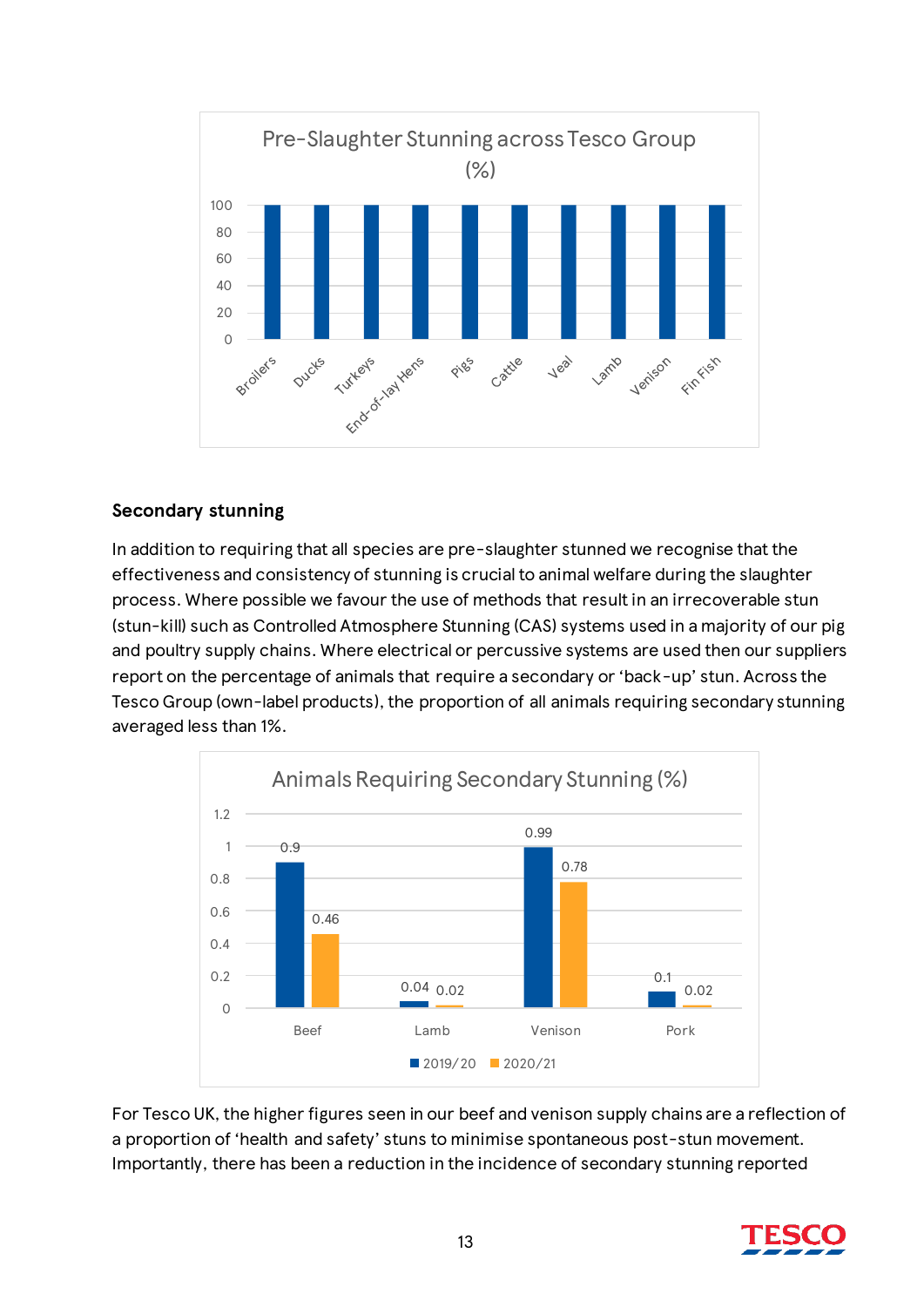across every one of the red meat and pork species sectors ranging from 25-50% reduction in what were already low figures.



Electrically stunned poultry may show some post stun responsiveness in a minority of cases. Similarly, where an individual bird misses the automated neck cut a manual back up will ensure that 100% of birds are effectively processed. Both these parameters are carefully monitored to ensure animals are insensible throughout. Tesco promotes the use of CAS systems that induce an irrecoverable stun-kill. These systems are widely used in broiler and turkey supply chains (hence the lower values for responsiveness post stun). Duck physiology makes the application of CAS systems more difficult therefore the higher responsiveness figure is associated with electrical stunning systems. There has however been a significant reduction in post-stun responsiveness within the turkey supply chain. The figure reported for 2020/21 in the turkey supply base (0%) and the associated reduction relative to the 2019/20 figure is indicative that all suppliers now use CAS (stun-kill) systems.

The increase seen across the broiler supply base has been a subject of extensive discussion with the affected processors. It is another example of an indirect impact of Covid-19. Staff shortages at hatchery level have meant that birds have been placed 'as hatched' i.e. mixed sex. This creates many more production and sizing issues and has contributed to the increase in reported post-stun responsiveness. It is anticipated that this specific issue will resolve when standard procedures can be resumed.

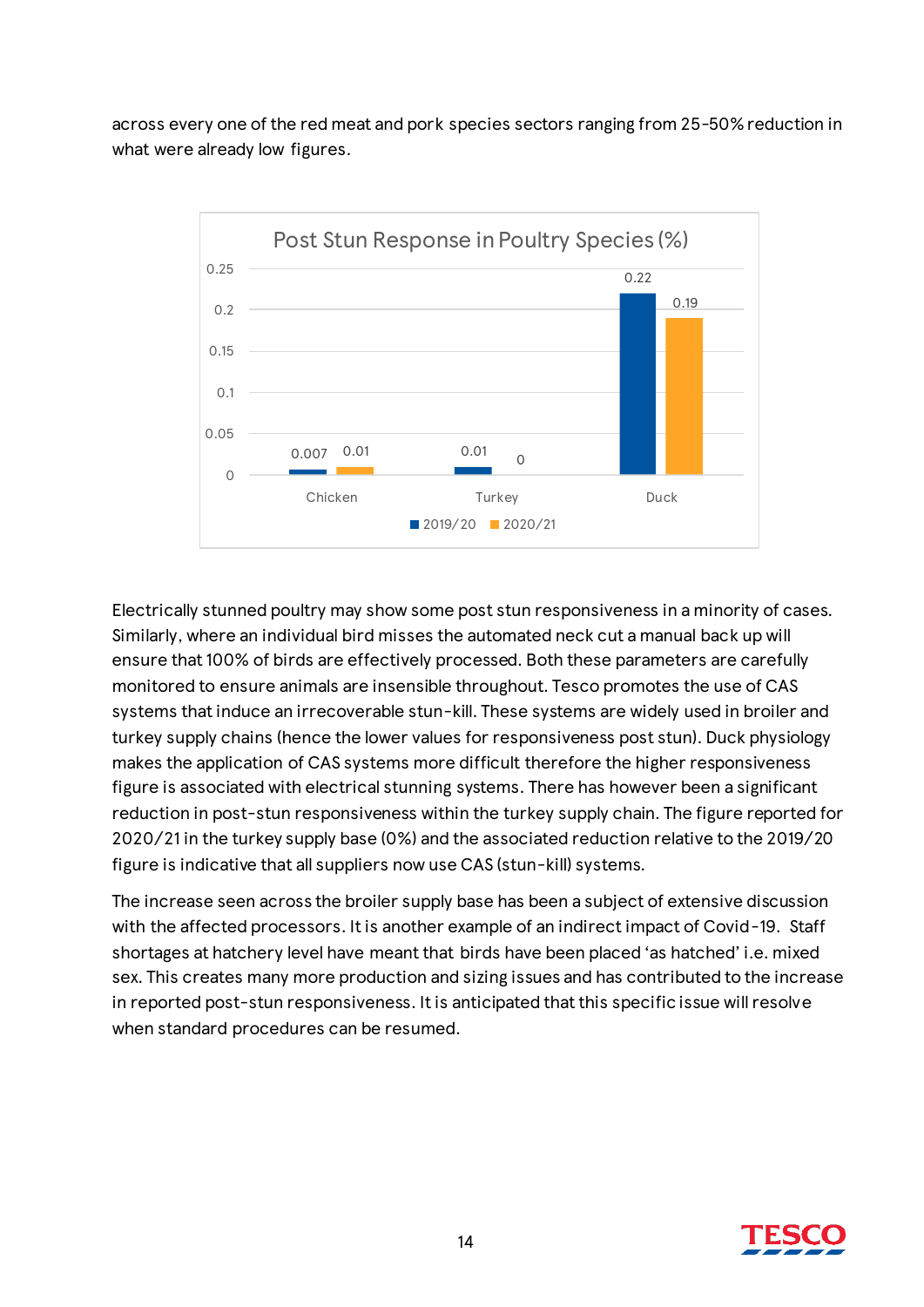# **Cross-species enrichment**



The provision of an environment that supports the display of a range of natural behaviours is crucial and can be important even in more extensive production systems e.g. dairy. We collate data in relation to those producers meeting aspirational standards including the provision of cow brushes (67%) as well as enrichment requirements which are absolute in other standards such as the provision of natural light and perches and bale substrates for UK broilers (100%) and the provision (and type) of enrichment supplied to pigs. Pig enrichment must satisfy key characteristics in order to be considered optimal (farm level guidance is that enrichment is compliant with COMMISSION RECOMMENDATION (EU) 2016/336 of 8 March 2016 on the application of Council Directive 2008/120/EC laying down minimum standards for the protection of pigs as regards measures to reduce the need for tail-docking) and where this cannot be achieved through the provision of a single substrate such as straw then a variety of different enrichment types must be provided which collectively meet behavioural needs.

100% of all pig management systems are provided with enrichment and all of our Finest\* fresh pork, bacon and gammon is finished in straw-based systems satisfying the criteria for optimal enrichment at each life stage. Enrichment is key to pig production across all Tesco geographies. It applies to all product ranges including our Continental Meats.

In 2020 we also added an additional poultry higher welfare range 'Room to Roam' (a slower growing bird raised at  $30\text{kg/m}^2$  or below) to the existing higher welfare offerings of Finest\* (Free-Range) and Organic. Across the global supply base delivering into Tesco UK, 15% of

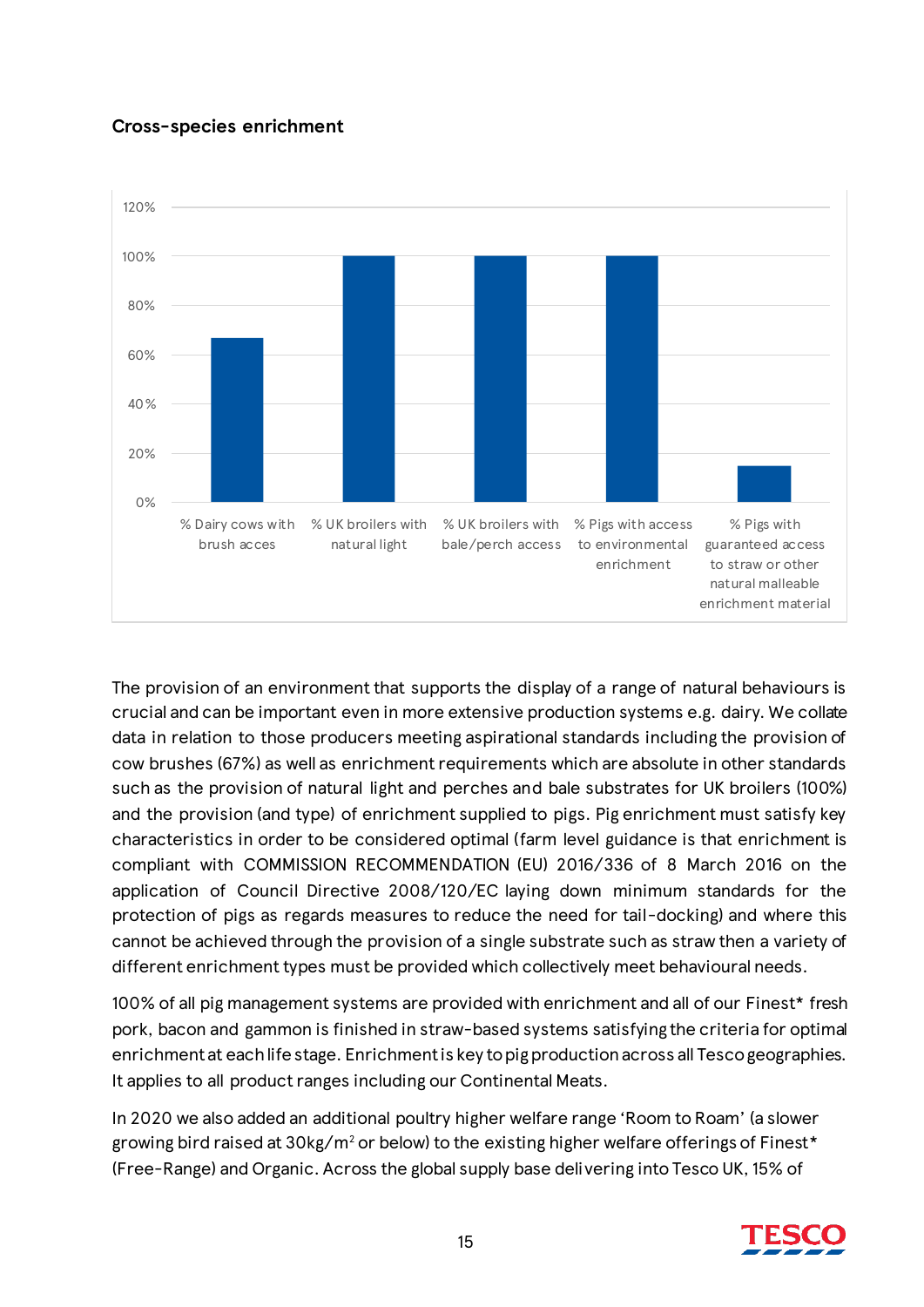broiler chicken comes from birds raised at 30kg/m<sup>2</sup>or below, and 5% from slower-growing breeds.



100% of our UK Finest\* fresh pork, bacon and gammon is outdoor bred in systems where sows farrow in loose housed (arc) accommodation i.e. no farrowing crates. Whilst this represents all pork identified at point of sale as sourced from outdoor bred, free farrowing systems, it is known to be an underestimate of the total proportion of free farrowing pigs. To ensure greater visibility of units which adopt free-farrowing systems, this is to become a specific Outcome Measure for the 2021/22 reporting period.

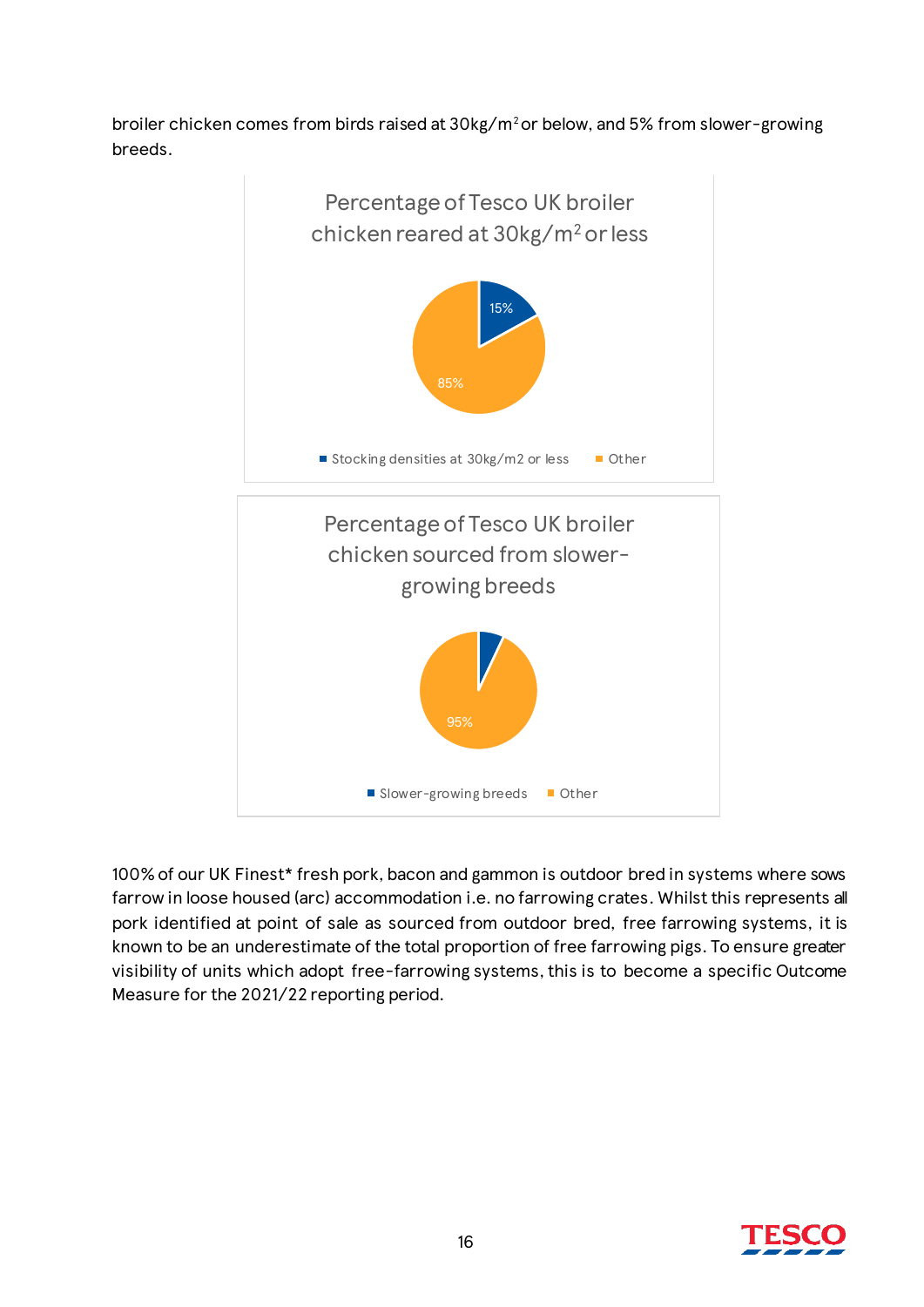# **Species-specific**

# **Dairy Cattle**

Members of the Tesco Sustainable Dairy Group (TSDG) and Tesco Cheese Group (TCG) are independently assessed at farm level to track and trend performance against key welfare indicators. Variables and associated intervention levels are provided below. Data is submitted quarterly, on every cow.

| <b>Assessment Variable</b>  | <b>Intervention Level</b>                                       |
|-----------------------------|-----------------------------------------------------------------|
| <b>Mobility (lameness)</b>  | Herd average <20%                                               |
| Johnes Disease              | 100% of farms with Johnes disease not<br>present in 98% of herd |
| Calving                     | <15% cows require assistance at calving                         |
| Skin (Hock) Lesions         | < 5% cows demonstrate any form of hock<br>lesion                |
| <b>Body Condition Score</b> | 95% of cows to achieve a body condition<br>score of 2 or above. |

There is a very high proportion of farms meeting all compliance targets, indicating that key management considerations such as nutrition, housing and health care are consistently being met. More exacting targets set for absence of skin lesions and acceptable body condition reflects Tesco Sustainable Dairy Group and Sustainable Cheese Group continued driving of higher standards.



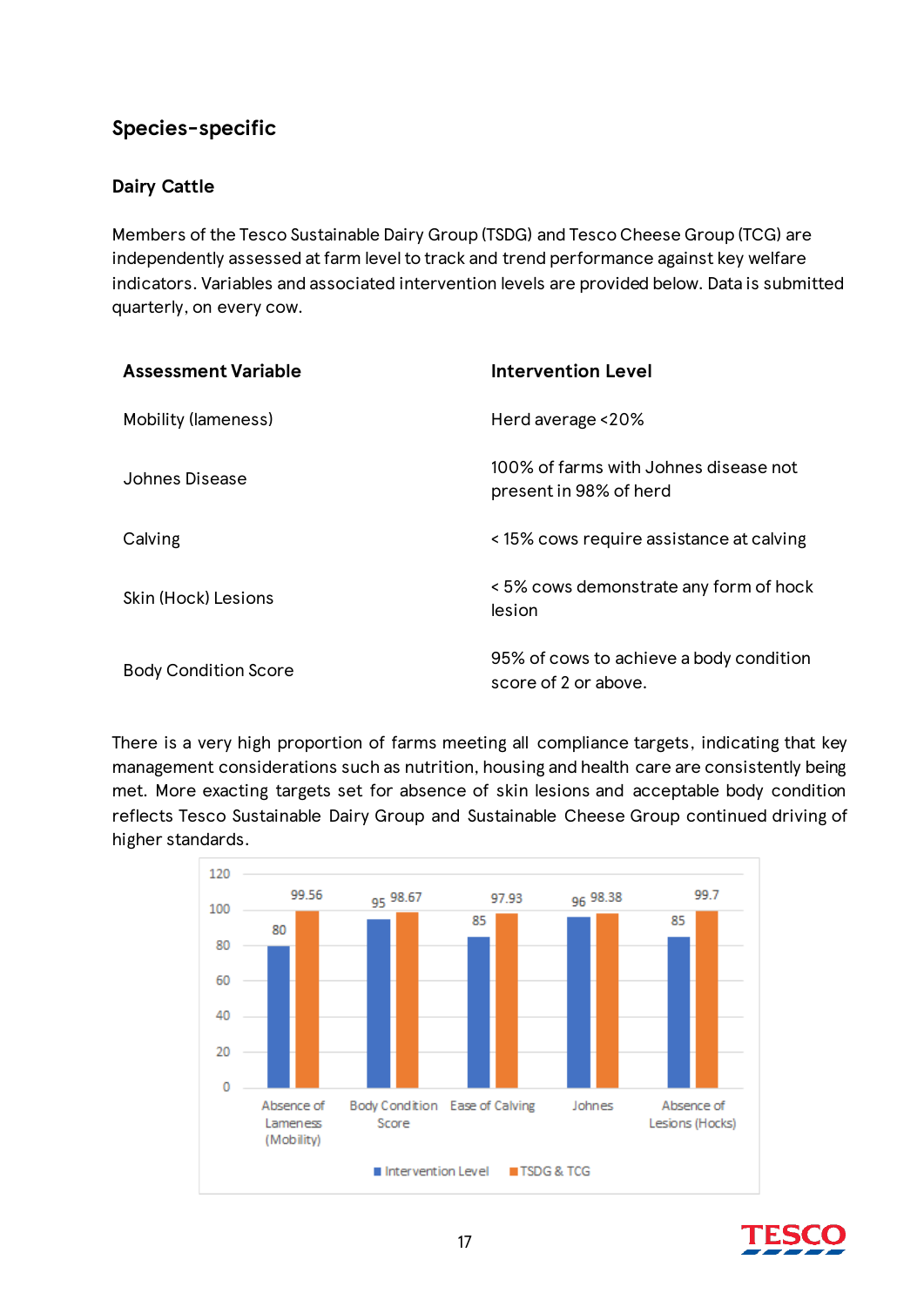# **Poultry**

### **Mortality**

Mortality is the measure of those animals that die or are euthanased on farm as a consequence of disease or injury. It is a metric that is of value both in terms of considering animal health and welfare but additionally in terms of the net sustainability of a production system. Mortality levels vary with species and external factors such as seasonal fluctuation, health challenges and a range of environmental conditions, which in turn can be a consequence of geography. Understandably it is a key measure of on-farm welfare across our global poultry supply base and one which is closely monitored. In this way best practice, which minimises on-farm mortality, can be identified and shared across the supply base through targeted health plans. Mortality data is also reviewed within the context of antibiotic trends. The Tesco Antibiotic Commitments emphasise responsible use but this must not be at the expense of bird welfare. By tracking, trending and correlating mortality and antibiotic data we can identify if there is restriction in use at the expense of bird health.



### Leg culls

A specific data sub-set within mortality figures relates to the proportion of birds requiring culling for reasons associated with leg weakness. Mobility in poultry species is an area of focus hence leg health is key irrespective of breed. The percentage of birds culled for leg issues is consistent across species and is fairly static and remains proportional with any changes in absolute mortality levels. It also indicates that farmers are taking a proactive approach to managing bird mobility.

Overall there have been reductions in mortality and rate of leg culls in both chicken and duck supply chains. There has been an increase in both metrics within the turkey supply chain but

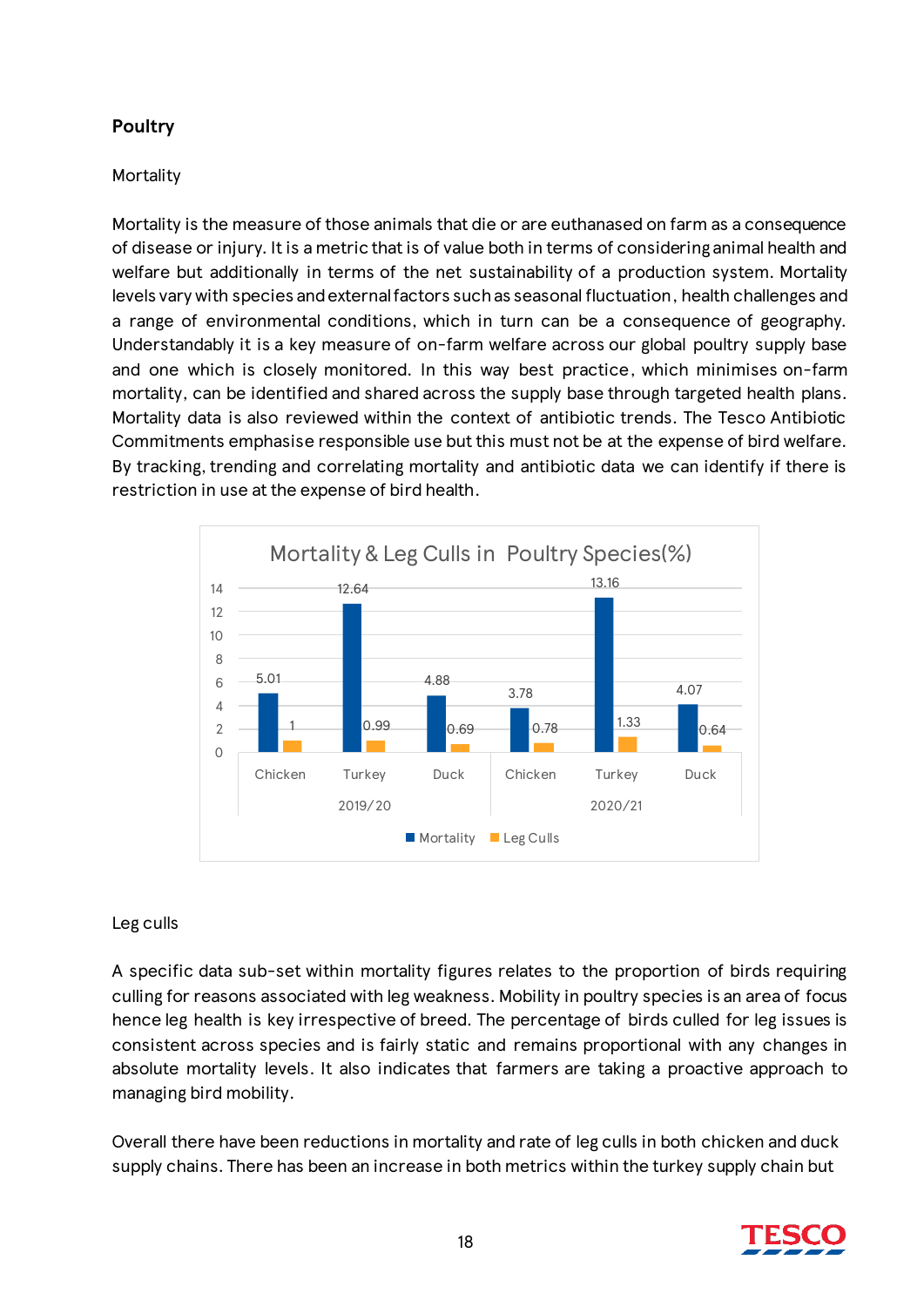this is consistent with reported challenges identified within the antibiotic data sets, specifically industry-wide issues with enteric disease.

#### Lesions

Tesco is committed to housing systems and environmental management that ensure the occurrence of foot pad lesions (pododermatitis) in chickens, ducks and turkeys, leg lesions (hockburn) in chickens and breast blisters in turkeys are minimised. Tesco liaise with individual suppliers and communicate evidence of good practice and associated on-farm management where individual suppliers or farmers are achieving significantly lower figures than the average but equally endeavour to recognise and understand those factors including seasonality and environmental challenges which have a significant impact on recorded levels.



It is important to note that Tesco does not recognise the incidence of an acceptable level of pododermatitis or hockburn and unlike many scoring systems which only report on the presence of more severe lesions the Tesco figures represent absolute values i.e. where there is any indication of contact redness or abrasion, however minimal.

It has long been known that levels of pododermatitis vary by geography. There has been a relative reduction in pododermatitis in broiler chickens but this average includes considerable geographic variation. However, as a result of some changes to sourcing, there has been an increase in pododermatitis levels in ducks. There has also been a marginal trend increase in incidence in the turkey supply base (and an associated increase in levels of breast blister in the 2020/21 reporting period) but this is believed to be attributable to underlying enteric health challenges and the associated difficulties in maintaining optimal litter quality.

In contrast to the reported increase in pododermatitis, levels of hockburn have decreased in chicken. Pododermatitis is associated with foot pad/litter contact whereas hockburn tends to be associated with more inactive birds. The change in the relative proportion of each potentially indicates that patterns of bird motility have improved i.e. fewer individuals

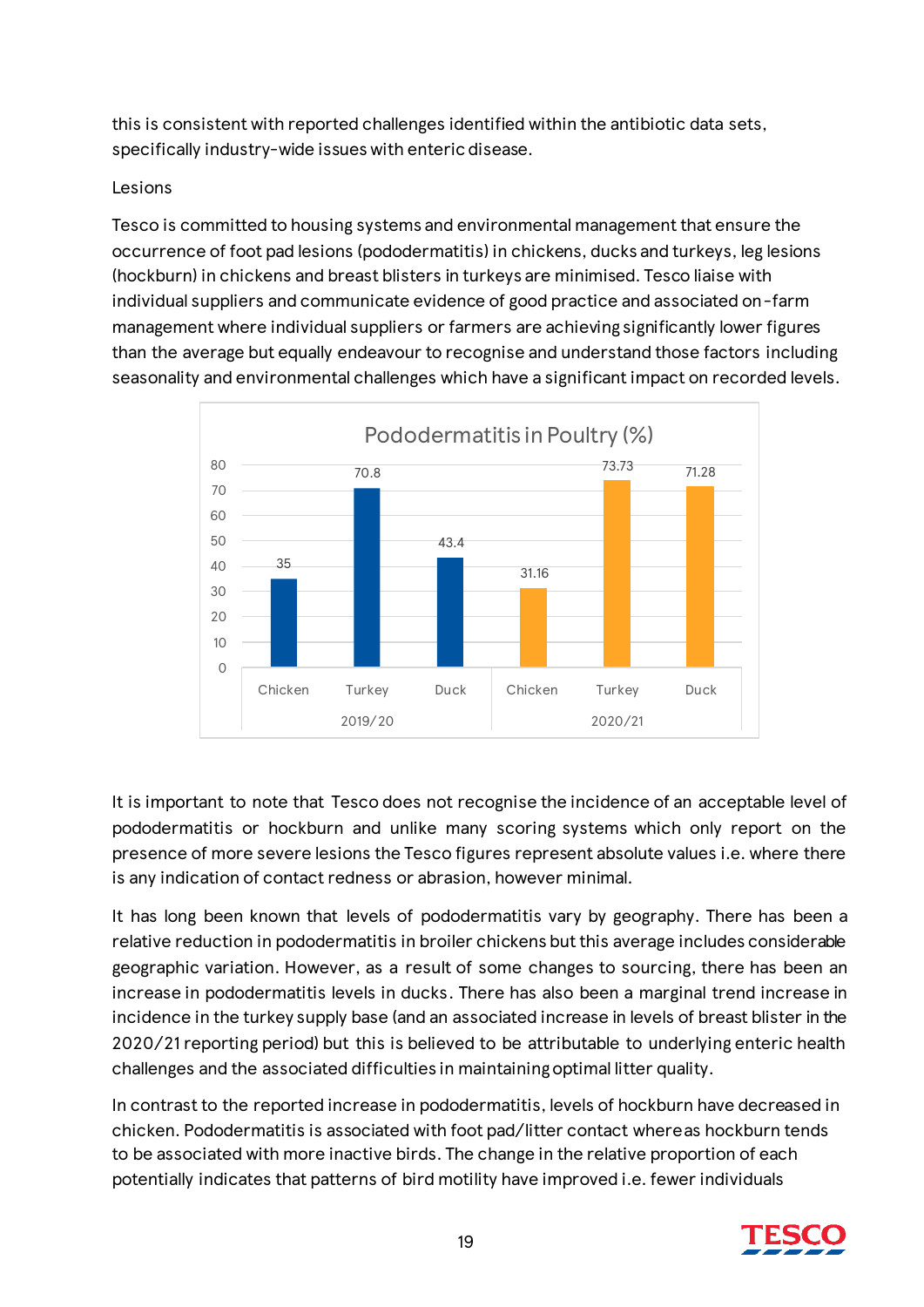demonstrating periods of prolonged inactivity. Alongside our suppliers we continue to engage in discussion around strategies to improve litter quality.



All the figures for mortality, leg culls and lesions are evaluated in the context of trend usage of antibiotics, as it is recognised that responsible use and reduction strategies can pose additional management challenges and this cannot be at the expense of animal welfare.

# **Laying Hens**

#### Feather Coverage

Tesco recognises the impact that injurious pecking behaviours have in laying hen flocks and encourages the implementation of strategies as outlined by the Bristol University FeatherWel initiative in order to minimise occurrence. Tesco require that the incidence of agonistic (vocalisation) and injurious (pecking) behaviours are recorded and that feather coverage is assessed and scored in all commercial egg laying flocks from 40 weeks of age. This enables producers to monitor conditions or behaviours that may result in feather loss and respond accordingly. A score of 0 indicates complete feather coverage, while a score of 2 indicates a degree of feather loss. These scores are independently verified during assessments. The majority of birds retain all or most of their feather coverage whilst in lay and only a minority of flocks have evidence of agonistic behaviours. Given the significance of these metrics to the overall assessment of laying hen welfare, video training has been developed and delivered in the 2020/21 reporting cycle to ensure absolute consistency of approach by suppliers and TWA assessors.

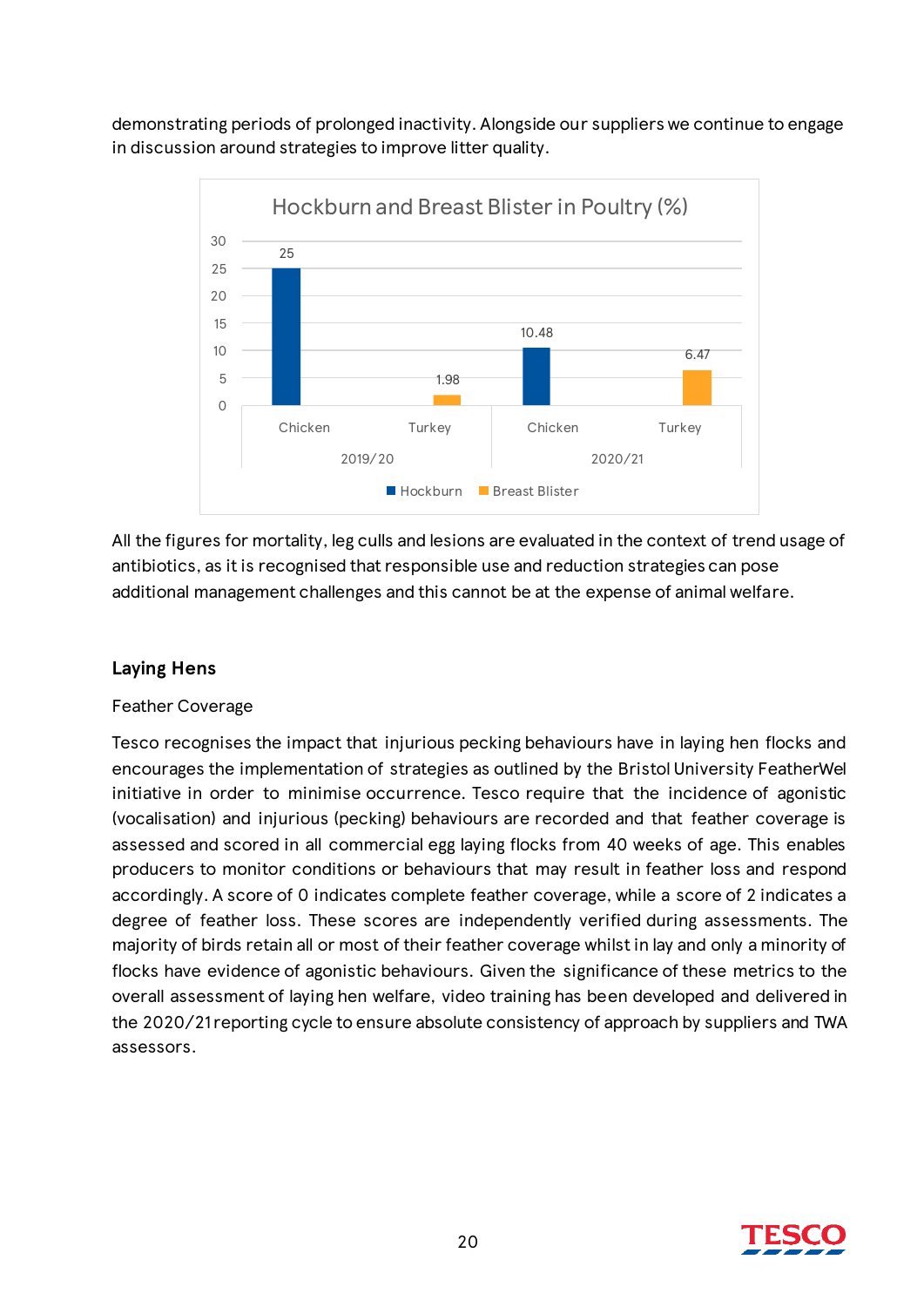

Between 2018 and the 2019/20 reporting cycles there had been an improvement in feather coverage and associated scores with a reduction of approximately 6% in the total number of birds assessed as scoring 2 for either head/neck or back/vent coverage. Similarly the number of birds scoring 0 (full feather coverage) throughout the laying period has increased. While figures still remain better than 2018 equivalents there has been a reduction in birds showing complete feather coverage in the 2020/21 data set. This is potentially because of a number of variables, including an increase in the average age at which flocks are depopulated. Average flock age has increased both as a consequence of improved bird production longevity but additionally Covid-19 has had an impact on scheduled depopulation and repopulation.

#### Beak Treatment

As part of the Tesco commitment towards the avoidance of routine physical interventions we collect detailed information on both the instances and method of beak treatment. Beak treatment should be avoided or methods used which effect least bird discomfort and result in minimal damage. All birds either receive no beak treatment (1) or are treated at day old in the hatchery (2) reducing total beak integrity by less than 30% in the majority. No birds are beak treated on farm (3) or as a result of emergency intervention (4).



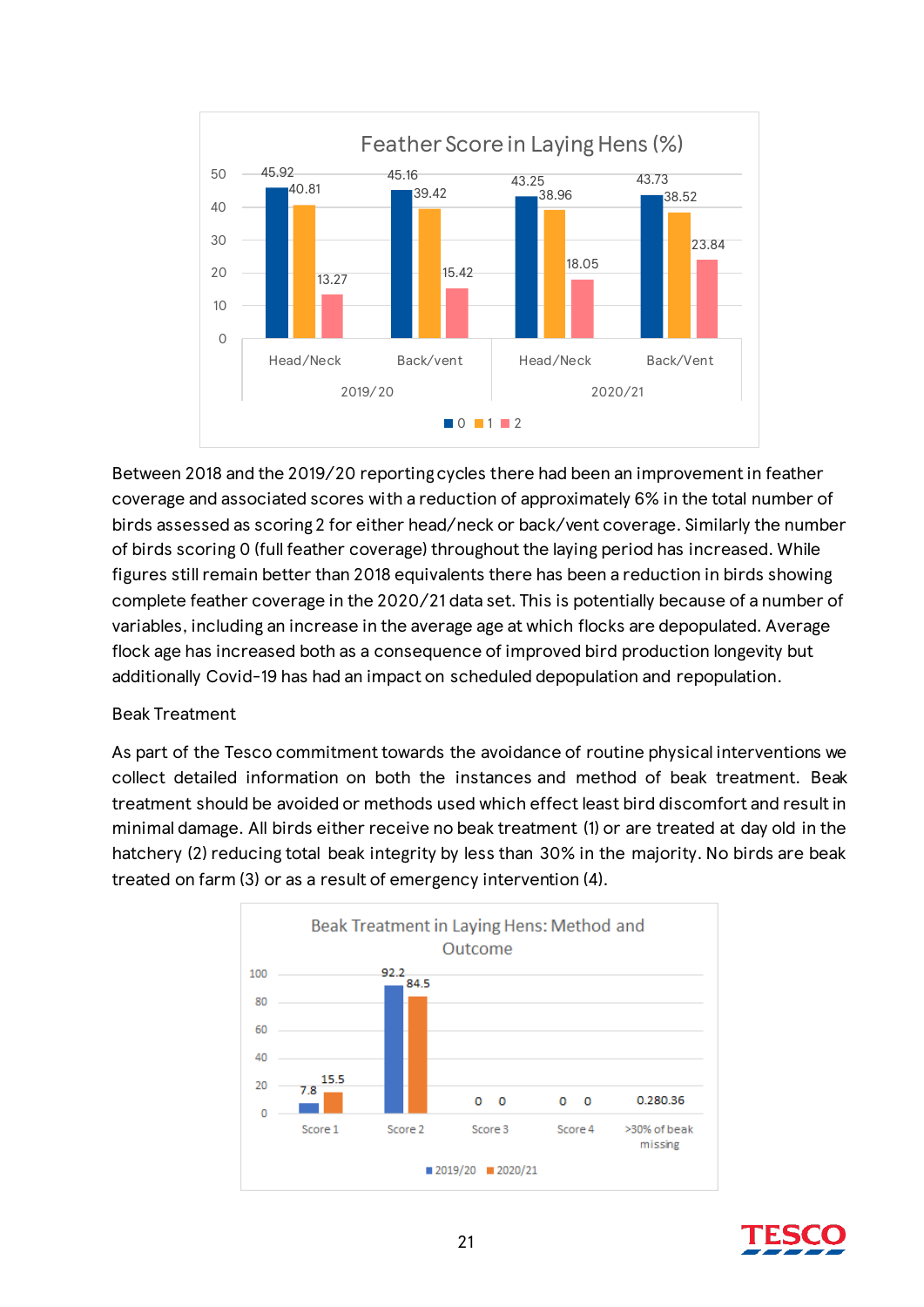Progress is being made in relation to beak treatment. In the first half of 2020 there has already been a significant increase in the number of untreated flocks, which currently stands at 16% for hens producing shell eggs, representing nearly a 7% improvement on the 12 months to March 2020 and 10% since 2018. Across the Tesco Group, less than 5% of all laying hens would be free from beak treatment.

#### **Mortality**

As with other poultry (meat) species Tesco collates mortality information in relation to commercial laying flocks. This is in order to understand seasonal trends and those factors which may result in bird losses, specifically disease challenge. As the proportion of colony cage production decreases and the proportion of barn production increases (consistent with progress on cage-free commitment) we have asked suppliers to report each method of production separately. Additionally, as average flock age appears to be increasing, we have standardised mortality data at 70 weeks of age and then at final depopulation, with a requirement to declare flock age.





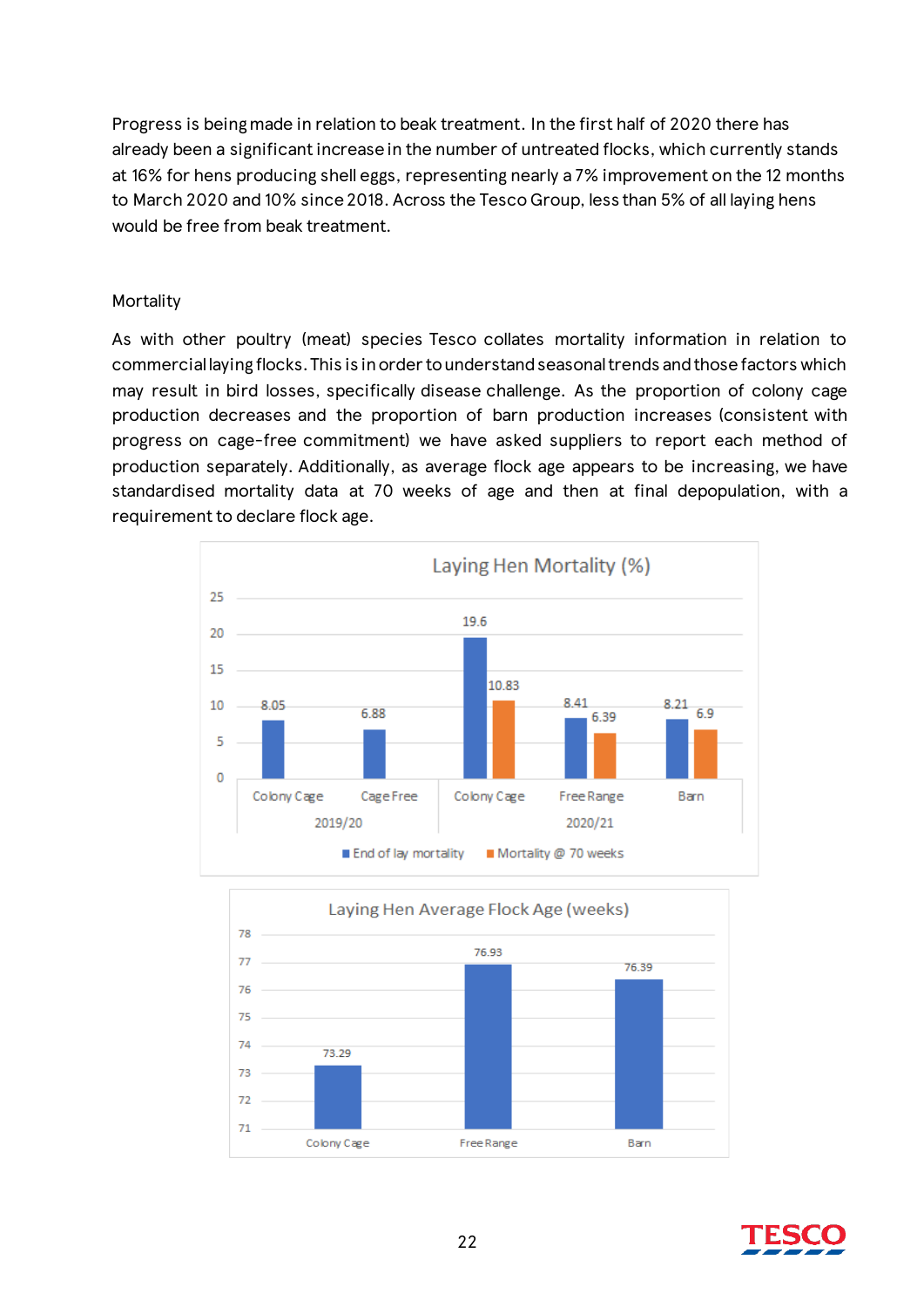There is consistency in the mortality data sets reported for barn and free-range production at both 70-weeks and end of lay. Additionally average flock age at depopulation is similar for both. The mortality figures and average flock age for colony cage production are very different in comparison and there are a number of reasons for this. Average flock age data indicates that a number of flocks have been taken out of production early due to health challenges (and hence higher mortality) but also as part of the commercial transition to cage free production. Mortality figures for colony cage production must be interpreted cautiously due to the relative decrease in sample size i.e. increased mortality in a limited number of flocks has a disproportionate impact on sector average as a whole.

#### **Pigs**

Lameness is recognized as a key welfare indicator in pigs. Skin lesions or 'fight damage' can arise due to mixing unfamiliar groups of pigs or pigs being held in unfamiliar surroundings. We require that pigs are kept in farm groups during transport and lairage and that the time which pigs are held in the lairage is minimised. All processing sites now consistently ensure that the minimum numbers of pigs are held overnight and don't exceed 25% of total daily pig numbers being slaughtered on any individual occasion. Pig welfare post-transit is further monitored by assessment of lameness and skin damage; the levels of which are consistently low across our supply base indicating housing and transit handling are to a good standard.



There has been a year-on-year reduction in both the incidence of lame pigs and the proportion of pigs lairaged overnight. It is unclear why the proportion of skin lesions has increased but again it is known that over the last 18 months disruption to processing due to Covid-19, may have resulted in increased lairage times and also the proportion of animals going via off-site facilities to manage transport logistics.

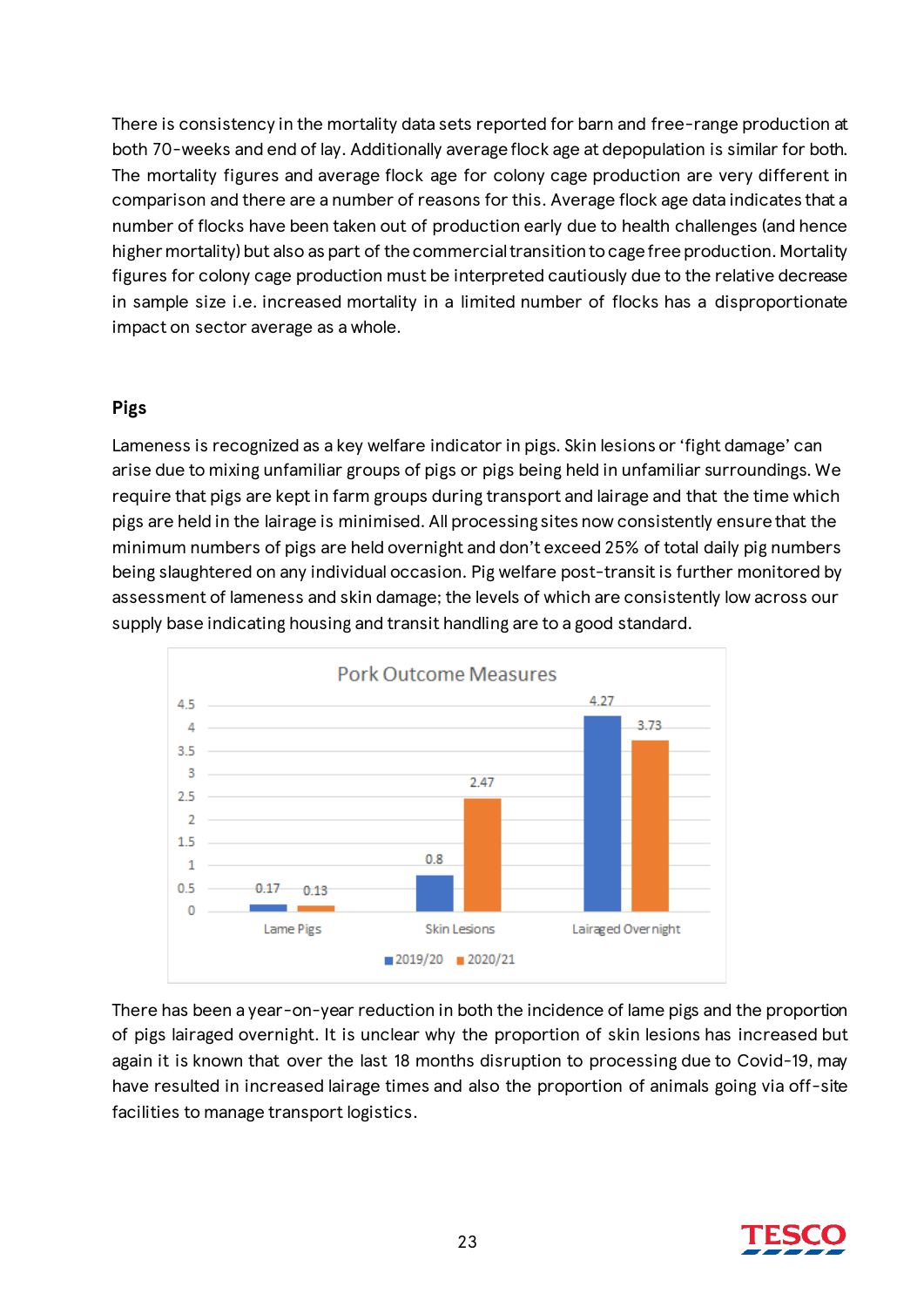# **Beef Cattle**

Vocalisation in the lairage area, specifically during handling, is recorded to provide a measure of the likely stresses and associated welfare status of the animals. There has been a net reduction in total average incidence in successive reporting years. However, it is recognised that vocalisation values do vary year-on-year but again, more markedly between sites and it is this that is reviewed and independently validated as part of our TWA audits, on an ongoing basis. Vocalisation can be associated with animal type (cows and young bulls vocalise more) rather than necessarily reflecting handling as a single factor and we use these insights to focus on priority areas.



#### **Lamb**

Wherever possible we support a move away from processes such as tail docking and castration. However, this has to be balanced against the potential welfare impact of associated challenges in pasture-based systems, such as 'fly strike'. Given the relationship between tail length and discomfort associated with the docking process (the longer the tail the less the impact) we actively monitor tail length and prohibit short docking (score 2) and require the maximum possible length to remain (score 0) while still retaining the long term management benefits of docking where strictly necessary.

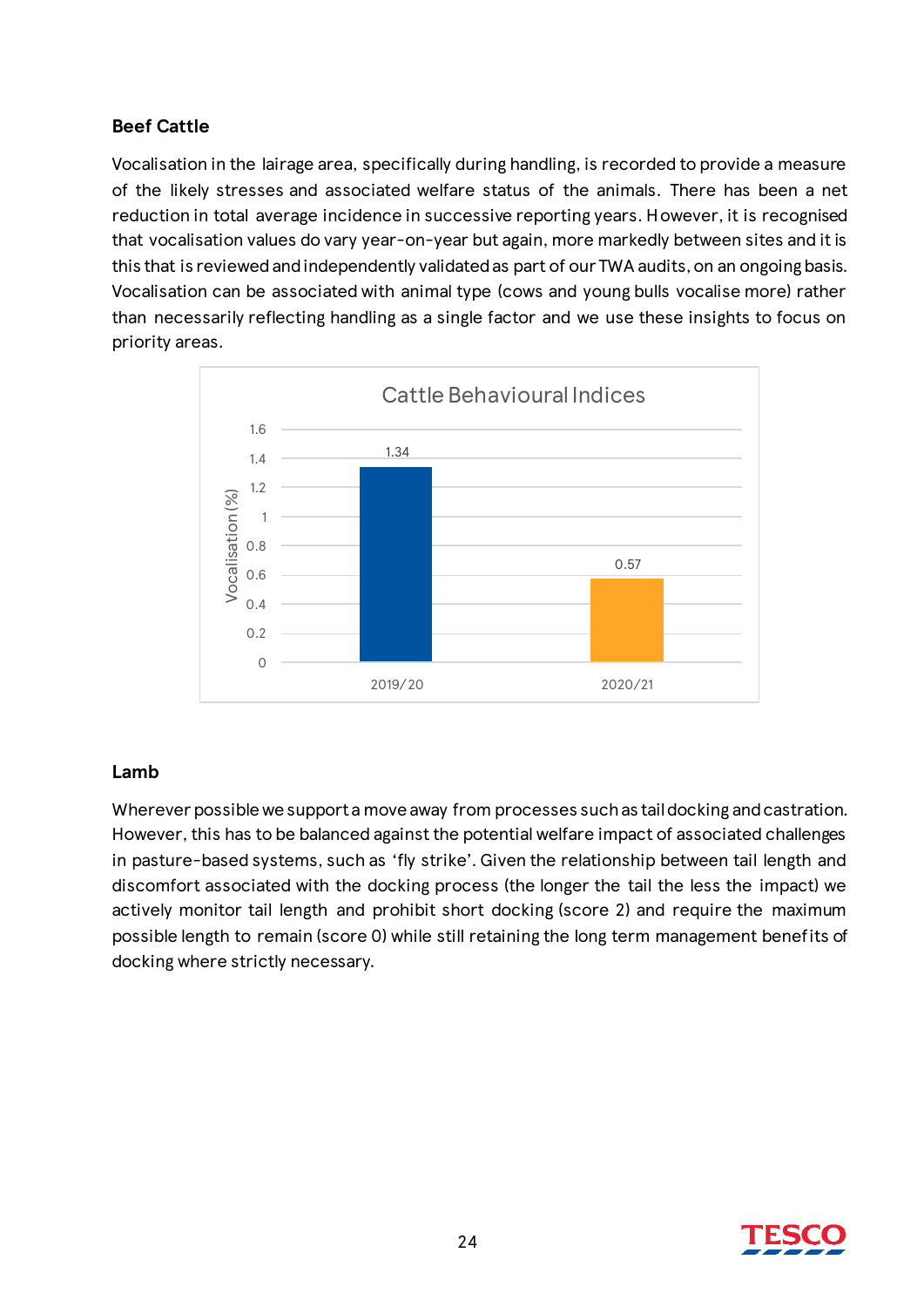

Across the supply base as a whole there has been a proportional increase in the number of animals with tail score 0 (long dock or no dock) and a resultant reduction in those which score 2. Score 2 is exclusively associated with the New Zealand supply base and is a reflection of the challenges in highly extensive systems where mulesing is prohibited. There has been a significant year-on-year improvement in that incidence of short-docked tails has declined from over 10% in 2015 to 3.35% in the last reporting period.

Additionally, within the Tesco Sustainable Lamb Group there is a proportion of producers that do not tail dock or castrate. Visibility of this data has been collated for the first time in the 2020/21 reporting period but will be monitored and reviewed on an ongoing basis.



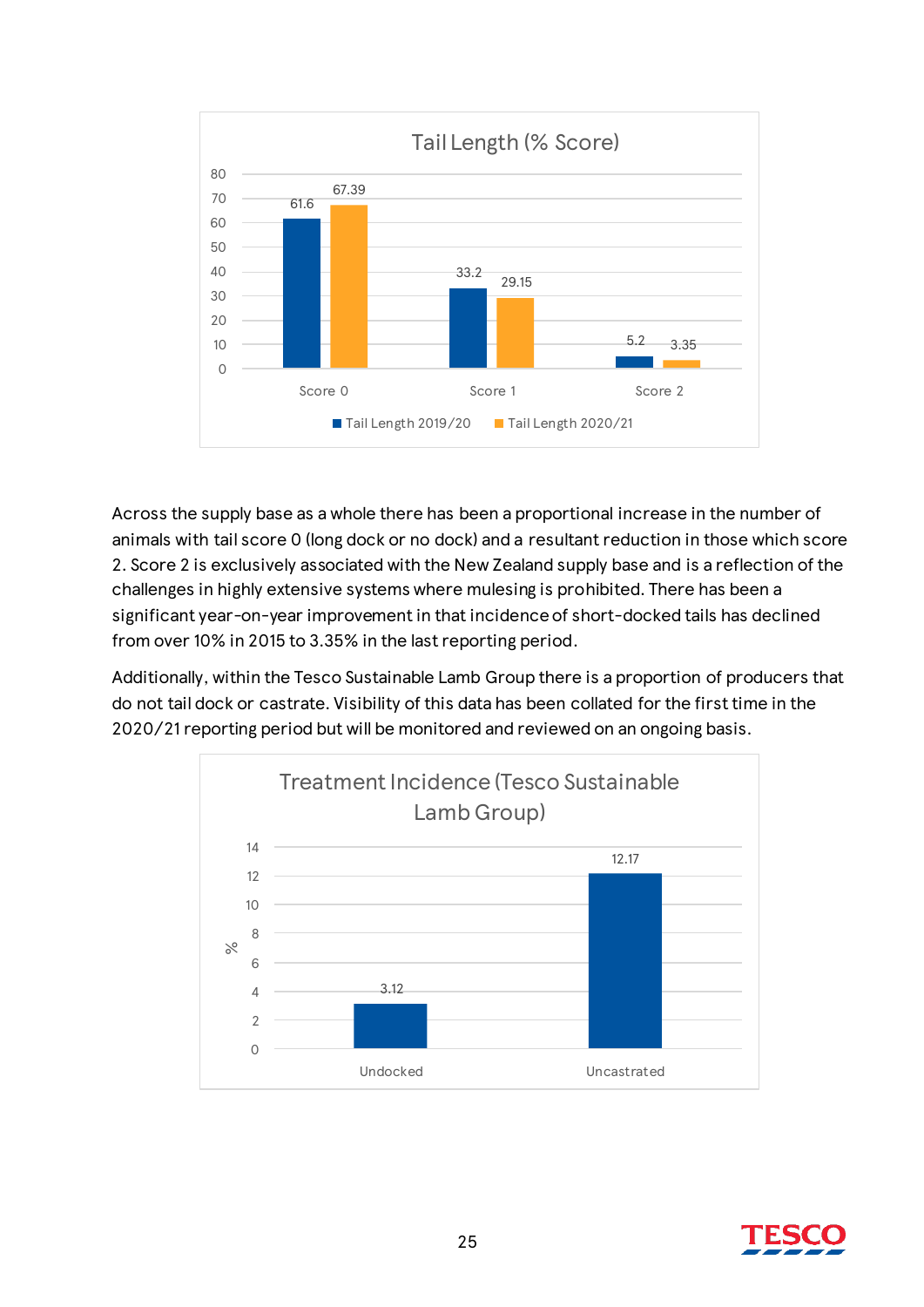# **Aquaculture**

### Shrimp

There is increasing focus on the welfare of aquaculture species including invertebrate crustacea such as shrimp. Tesco is moving towards non-ablated production from non-wild caught brood stock and have made significant improvements in this respect from an initial starting point of 100% ablation in 2016 to a reduction in incidence of over 80% The wildcaught broodstock is a minimal percentage of total and is associated with Paneus Monodon (Giant Tiger Shrimp) production in extensive systems. There is no ablation of wildcaught broodstock.



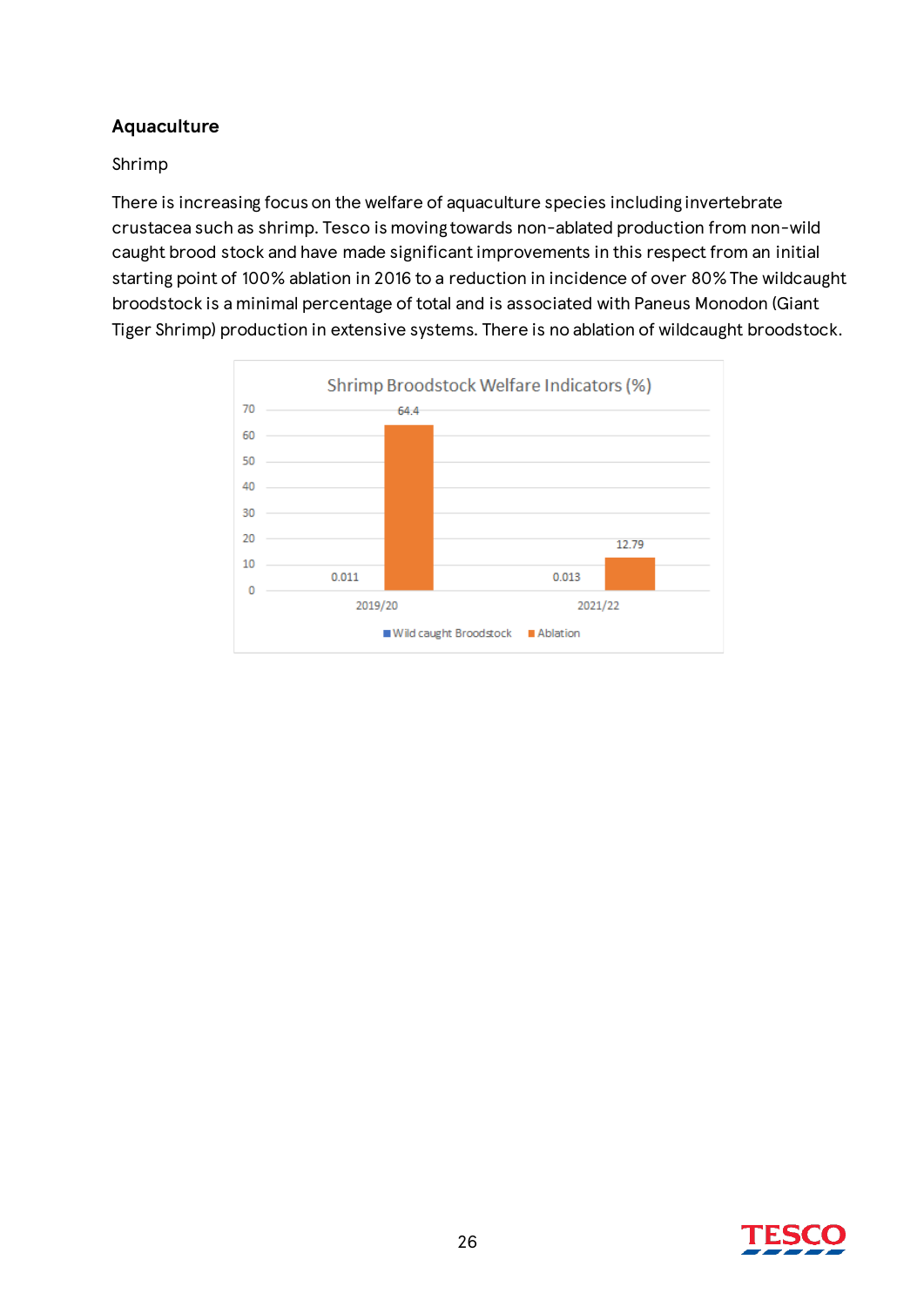# **Innovation**

We believe innovation, research and development are an integral part of ensuring that our supply chains are efficient, safe, responsible and sustainable. The key focus of Tesco supported research and development in agriculture is to ensure there is direct positive impact at a farm level including improvements in animal health and welfare. Our approach to enable innovation sits across a number of key workstreams including our [Tesco Sustainable](https://www.tescoplc.com/sustainability/planet/agriculture/supporting-farmers/sustainable-farming-groups/)  [Farming Groups,](https://www.tescoplc.com/sustainability/planet/agriculture/supporting-farmers/sustainable-farming-groups/) supporting Government Innovation Centres, championing young farmers through the [Tesco Future Farmer Foundation](https://www.tescoplc.com/sustainability/sourcing/topics/farming/future-farmer-foundation/), information sharing on the Tesco Supplier Network, working closely with our innovative suppliers through the Tesco R&D Committee, and our flagship event – the Agri T-Jam. Recent outputs include advisory infographics aimed at optimising farm level litter management for chickens, the evaluation and adoption of a novel system of electric stunning in our shrimp supply chain and trialling an automated means of lameness detection in dairy cows.

# **Agri T-Jam**

We held our first Agri T-Jam in 2018. It has the ambition of helping to make a positive difference within our supply chains on the key challenges facing the agricultural sector. Exciting agri-tech companies with solutions to some of our current and future challenges and opportunities get the chance to pitch their technologies to us, our supply chain partners, and investors. Novel approaches to addressing health and welfare issues are one of the priority criteria. Past T-Jam winners, as well as a number of finalists, have gone on to set up trials in our supply base.

We have collaborated extensively with 2019 winners RoboScientific, who have trials underway in a number of areas drawing on the established link between changes in environmental levels of volatile gases and early onset of key disease pathologies, with the potential to develop continuous real-time monitoring of animal health. The versatility of their solution enables us to continue to plan new trials in response to changing disease challenges.

Our 2020 Agri T-Jam winner was Senesino, with a simple solution called Numnuts, that administers targeted pain relief to lambs during the processes of castration and tail docking. Numnuts has the potential to improve the welfare of animals at substantial scale and we are currently planning a trial with some farmers in our Tesco Sustainable Lamb Group. [https://worldagritechinnovation.com/senesinos-numnuts-wins-tesco-agri-t-jam-and](https://worldagritechinnovation.com/senesinos-numnuts-wins-tesco-agri-t-jam-and-world-agri-tech-pitch-day-2020/)[world-agri-tech-pitch-day-2020/](https://worldagritechinnovation.com/senesinos-numnuts-wins-tesco-agri-t-jam-and-world-agri-tech-pitch-day-2020/)

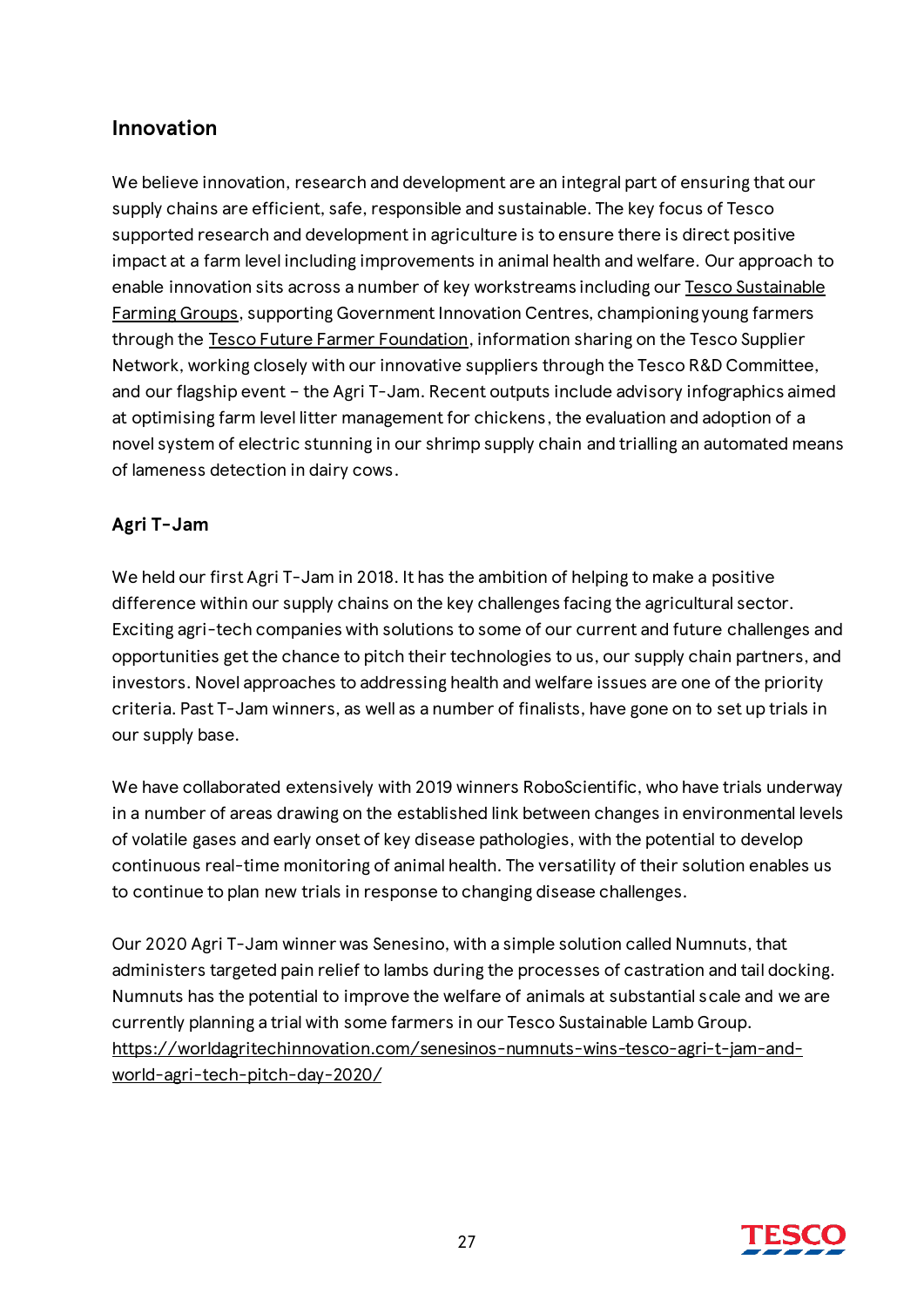# **Government Innovation Centres**

We are active supporters of UK Government initiatives to bring together the food industry and academic researchers to transform the productivity of the UK livestock industry. We were the first retail member of the Centre of Innovation Excellence in Livestock [\(CIEL](https://www.cielivestock.co.uk/)), a £70 million research hub opened in 2016, and engage with members of their team on a regular basis via individual and group meetings. This close and collaborative relationship ensures proactive knowledge exchange. We are a partner of Crop Health and Protection (CHAP) and member of [Agri Epi Centre](https://agri-epicentre.com/) and the Scottish Aquaculture Innovation Centre [\(SAIC](http://scottishaquaculture.com/)). We also have representation on th[e BBSRC](https://bbsrc.ukri.org/) Animal Welfare Research Network.

### **Future Farmer Foundation**

We are passionate about supporting future generations of farmers. That's why we established the Tesco Future Farmer Foundation in 2014, with the aim of inspiring young people in British and Irish farming. The programme is open to people aged 20-35 years from all farming sectors, including new entrants and next generation farmers, who are looking to develop a successful future in agriculture and aquaculture.

The Covid-19 pandemic has forced Tesco, our suppliers and Future Farmers to adapt to a virtual programme. Whilst face-to-face workshops and supply chain visits have been postponed, Future Farmers have benefitted from a range of webinars where industry experts have discussed topics including animal health and welfare and environmental sustainability.

### **Tesco Supplier Network**

Keeping close channels of communication with our many suppliers and producers around the world is an essential part of how we trade responsibly. In part this is made possible by our online supplier community, The Tesco Supplier Network, which give members a direct line to Tesco colleagues, industry experts and other suppliers around the world. The [Tesco Supplier](https://www.tescosuppliernetwork.com/login/index.php)  [Network](https://www.tescosuppliernetwork.com/login/index.php) was launched in January 2015 and builds on the success of our previous online communities - the Tesco Knowledge Hub and Producer Network.

This new community gives us the opportunity to improve communication with our suppliers, to share ideas and address common challenges, and to drive sustainability and innovation, both throughout our supply chain and ultimately in the products that our customers enjoy.

Our aims:

- 1. Share knowledge, best practice and expertise
- 2. Build a more collaborative supply chain

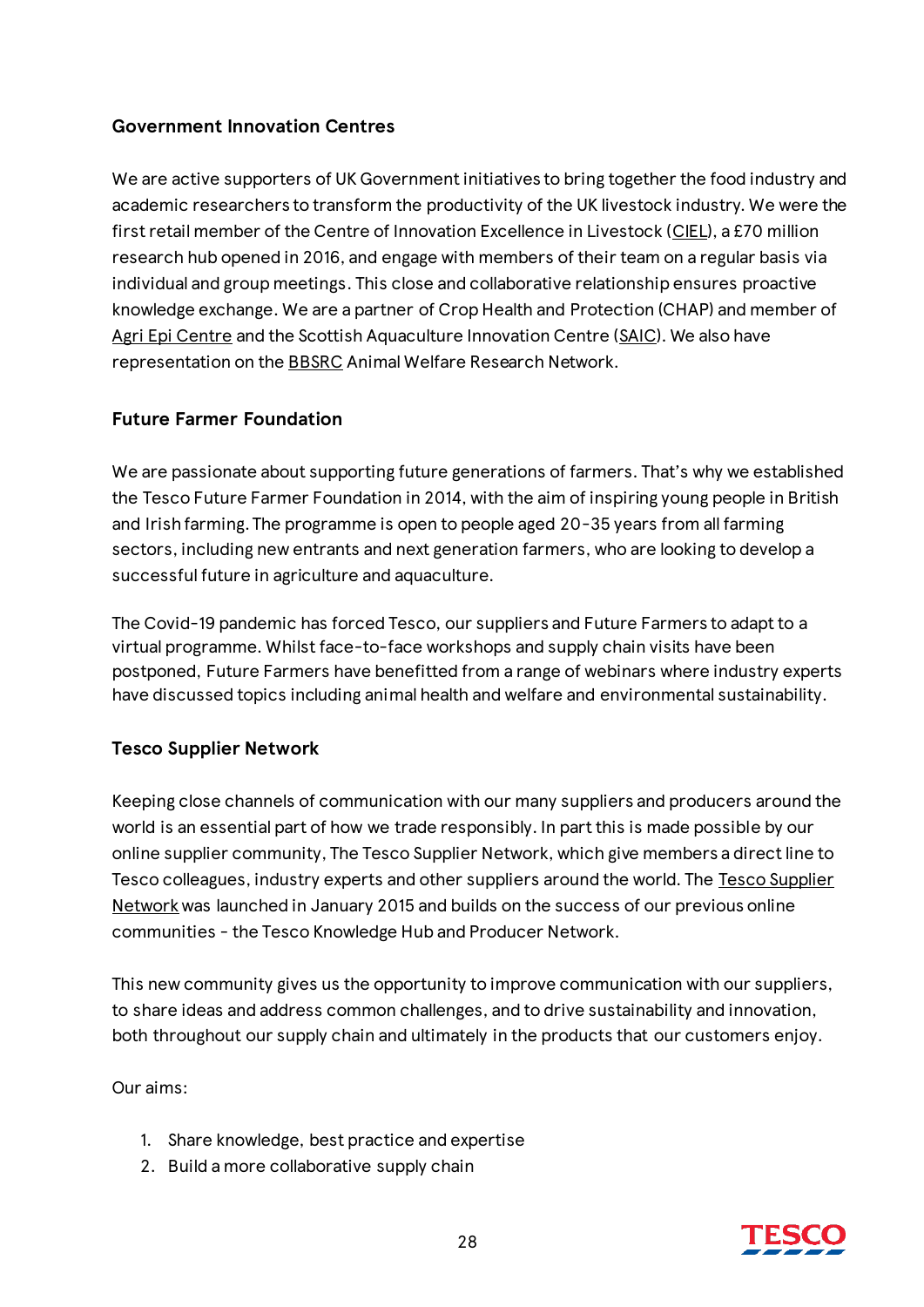3. Create and develop innovative solutions together

Not only can Tesco Supplier Network members learn more about our strategy, they are also able to connect directly with Tesco teams and seek advice from peers facing similar challenges. This is key for our Tesco Sustainable Farming Groups, where farmers and the Tesco team have access to dedicated channels for discussion and knowledge sharing around topics such as animal health and welfare and environmental sustainability.

# **Example publications**

Fardy, E, Maddocks, C and Roberts F.G (2016) Knowledge transfer within a retail supply chain: The Tesco Supplier Network. European Federation of Animal Science (EAAP)

Hutchings C, B Green, J Kirkpatrick and FG Roberts (2020) Ventilation attributes: Impact on litter quality and associated bird welfare outcome measures P23 Recent Advances in Animal Welfare Science VII

Maddocks, C, Roberts F.G and Lucas A.J (2016) Training to embed understanding of Welfare and drive management improvement in the Asian Tropical Prawn supply base of a major UK retailer. European Federation of Animal Science (EAAP)

Roberts, F.G., Lucas, A.J and Johnson, S. (2012) The use of a single empirical outcome measure to assess welfare in slaughter plants: between and within sector comparisons of the supply base for a major retail multiple Animal Welfare. Special Issue. Proceedings of the Humane Slaughter Association Centenary International Symposium: Recent Advances in the Welfare of Livestock at Slaughter

FG Roberts, E Fardy and AJ Lucas (2017) Practical challenges to the implementation of controlled atmosphere stunning: A case study in an Italian pig supply chain. UFAW

Roberts F.G., Kirkpatrick, K. & Crown, G. (2017) Antibiotic use: balancing consumer concerns and animal welfare in Proceedings of the 7th International Conference on the Assessment of Animal Welfare at Farm and Group Level p. 76

Roberts F.G., Lucas A.J and Mason R (2015) A review of enrichment provision in the European supply base of a Major UK retailer: analysis of compliance trends following the introduction of agricultural code of practice requirements. Proceedings of the International Conference on Pig Welfare: Improving Pig Welfare - what are the ways forward? pp117

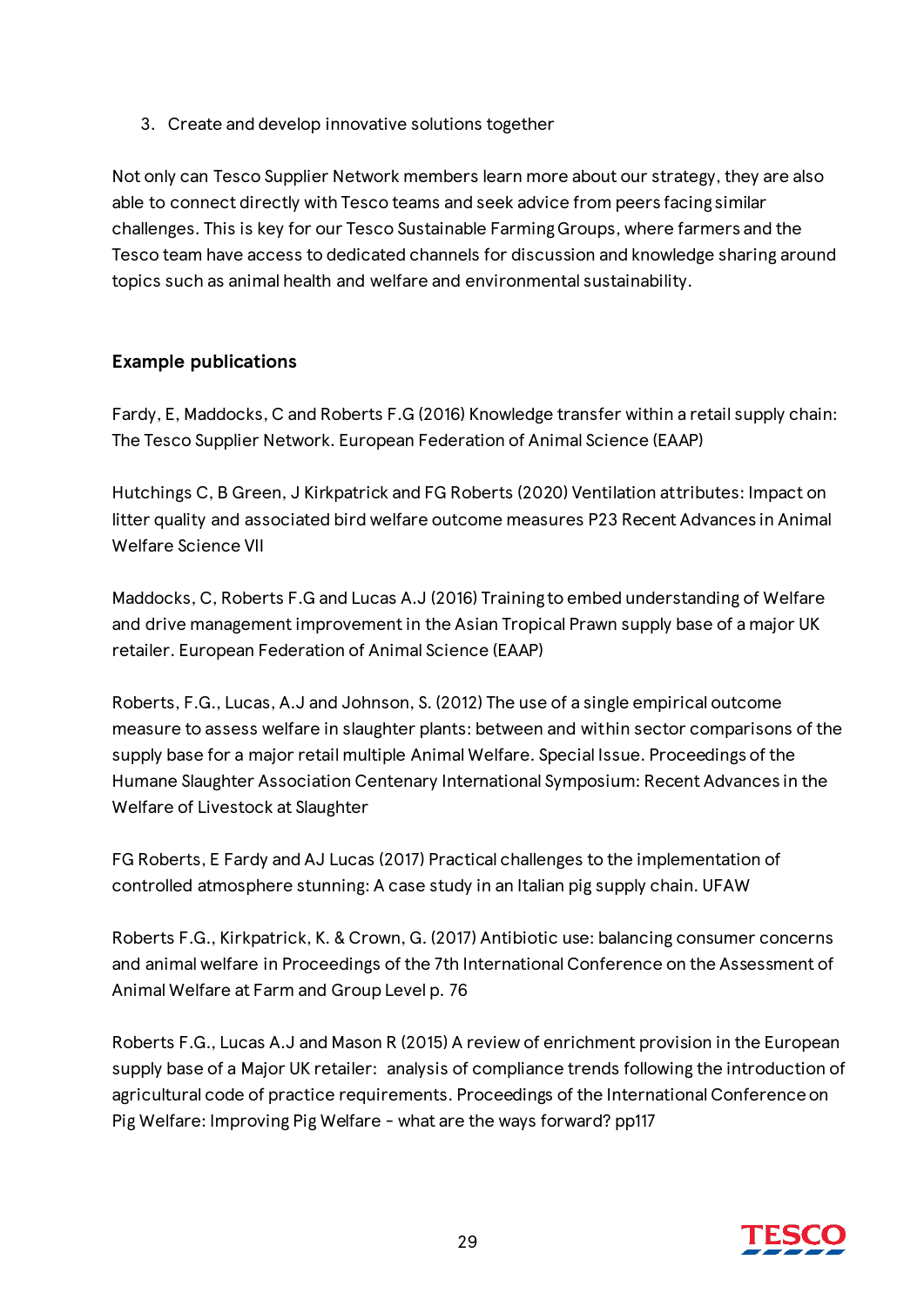Roberts F.G (2016) Antibiotic concerns prompt a different approach in: Pig Progress (Online) http://www.pigprogress.net/Health/Articles/2016/10/Antibiotic-concerns-prompt-adifferent-approach-2898076W/?intcmp=related-content

# **Celebrating success in our supply chain**

In 2017, we received a Best Retailer Innovation award from Compassion in World Farming (CIWF) for leading the way in farmed fish welfare. The award recognised our work to improve the welfare of two of our farmed fish species, and specifically the introduction of a humane slaughter system for sea bass (Dicenntrarcuhs labrax) and sea bream (Sparus aurta) into commercial practice.

In 2019 Tesco was also awarded a CIWF Good Dairy Calf award. This recognised the work of our farmers and the Tesco Agriculture team to promote socialisation in calf rearing, for example by introducing minimum pair grouping of calves from birth in our Tesco Welfare Approved (TWA) requirements across our Sustainable Dairy Group & Tesco Cheese Group.

This year, we published a case study on our work with Hilton Seafood to trial a humane electrical stunning system for warmwater prawns [\(https://www.compassioninfoodbusiness.com/case-studies/technical-case-studies/tesco](https://www.compassioninfoodbusiness.com/case-studies/technical-case-studies/tesco-hilton-seafood-improving-the-welfare-of-whiteleg-shrimp-pennaus-vannamei-at-harvest/)[hilton-seafood-improving-the-welfare-of-whiteleg-shrimp-pennaus-vannamei-at-harvest/](https://www.compassioninfoodbusiness.com/case-studies/technical-case-studies/tesco-hilton-seafood-improving-the-welfare-of-whiteleg-shrimp-pennaus-vannamei-at-harvest/)). This system, now approved for use in Tesco and Hilton Seafoods supply chains, is the first, large scale electrical stunning system of its kind designed for the humane slaughter of hundreds of millions of prawns. Hilton subsequently received a Special Recognition Award in the 2021 CIWF Good Farm Animal Welfare Awards.

We are proud to be a principal sponsor o[f Open Farm Sunday](https://farmsunday.org/) and want to help our customers understand how their food is produced, from the experts who produce it. Every year, we support suppliers and farmers who welcome the general public to their farms – both virtually and in person - to educate them on food production standards, particularly animal health and welfare.

Every year, we attend the UK's major agricultural shows, taking the opportunity to welcome customers to our stand to taste some of our products and learn about the way in which they're produced. Our Agriculture team is always in attendance, giving customers the chance to better understand the standards of animal welfare upheld in our supply chains and their importance. Here is a video recorded at the Royal Welsh Show: <https://www.youtube.com/watch?v=eGVtAxAXX4M>

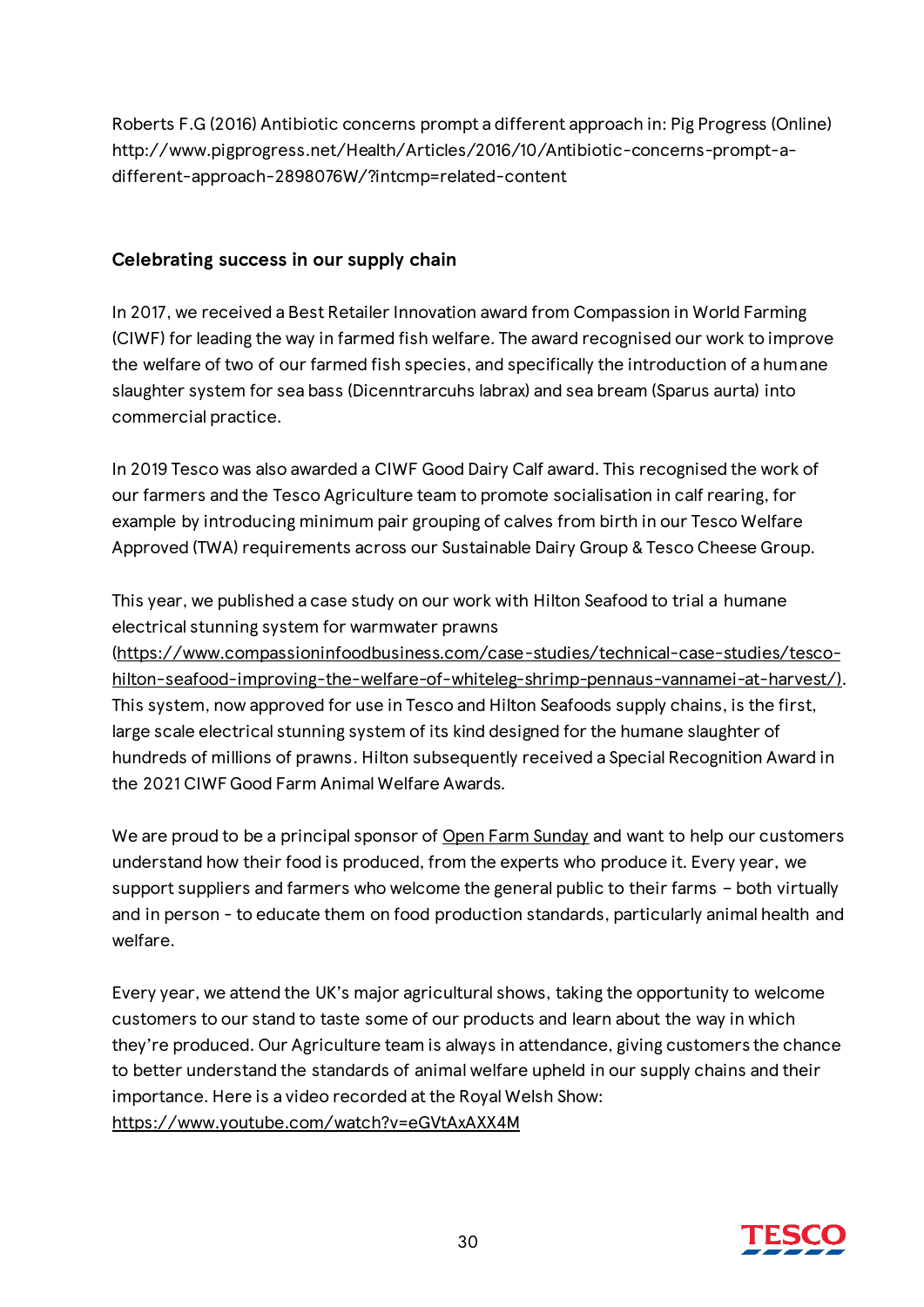The Fair For Farmers Guarantee is another way that we communicate the great work of our producers, tell the story of our food and show customers how our farmers meet our welfare standards and care for their cows. This is communicated on every single bottle of fresh milk.



**FAIR FOR FARMERS GUARANTEE WE PROMISE** 

• Every farmer is paid fairly for every pint of milk • Every pint is 100% British • Every cow is well cared for For more information go to www.tescoplc.com/little-helps-plan



With the help and guidance'' from Tesco we have created a sustainable business with the cows health and welfare being our main priority. Tesco guarantees we get  $a$  fair price for our milk, that gives us confidence to continue investing in our future."

Additionally we showcase the commitment and best practice of our suppliers and the care shown to animals through our Tesco blog [\(https://www.tescoplc.com/updates/2019/it-s-a](https://www.tescoplc.com/updates/2019/it-s-a-family-affair-life-on-a-modern-dairy-farm/)[family-affair-life-on-a-modern-dairy-farm/](https://www.tescoplc.com/updates/2019/it-s-a-family-affair-life-on-a-modern-dairy-farm/)) and our Tesco Magazine. For example, last summer [\(https://issuu.com/tesco\\_magazine/docs/tesco\\_magazine\\_july\\_aug\\_issuu](https://issuu.com/tesco_magazine/docs/tesco_magazine_july_aug_issuu)), we talked about the reintroduction of white eggs, keeping the consumer informed of steps taken

during Covid-19 to safe guard supply while ensuring animal welfare is not compromised. Alongside providing recipe inspiration, we aim to help educate readers on animal welfare wherever possible.

Ultimately, though, it's about the happiness of the animals. "We love our animals, we rear them from a day old all the way through." says Pickervance



The Pickervances (Harry, Christine, Harrison and Thomas) are fourth-generation farmers working at Roseacre Hall in Lancashire.

"Cows are massively sociable; they've got rankings and hierarchies and are incredibly intelligent animals," he says. "The whole idea of the farm is to make the cows as well lookedafter, happy and comfortable as possible. On our farm, all the beds for the cows are deep sand bedding, which they love. They're basically lying on a beach.

# **IN SUPPORT OF DAIRY FARMERS**

We each drink 70 litres of milk a year in the UK on average\*. Tesco sources its own-label milk and cream through The Tesco Sustainable Dairy Group. The 563 farms in the group are paid a market-leading price for milk, providing stability for farmers and allowing them to make long-term investments to become industry leading in

animal health and welfare and environmental sustainability.